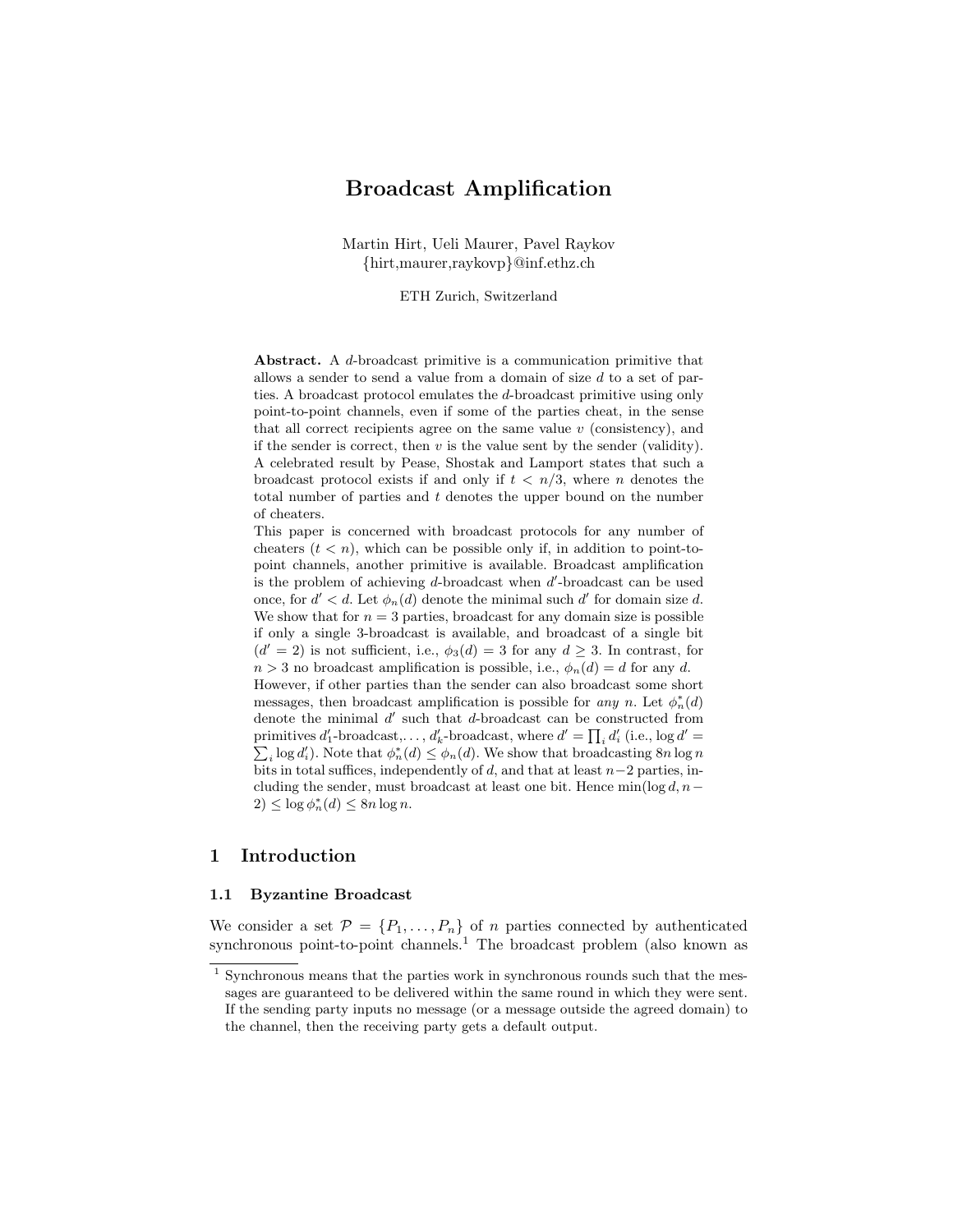the Byzantine generals problem) is defined as follows [PSL80]: A specific party, the sender, wants to distribute a message to the other parties in such a way that all correct parties obtain the same message, even if up to  $t$  of the parties cheat (also called Byzantine) and deviate arbitrarily from the prescribed protocol. We assume that  $P_1$  is the sender and  $\mathcal{R} = \mathcal{P} \setminus \{P_1\}$  is the set of recipients. Formally:

**Definition 1.** A protocol for the set  $\mathcal{P} = \{P_1, \ldots, P_n\}$  of parties, where  $P_1$  has an input value  $v \in \mathcal{D}$  and each party in R outputs a value in  $\mathcal{D}$ , is called a broadcast protocol for domain  $\mathcal D$  if the following conditions are satisfied.<sup>2</sup>

CONSISTENCY: All correct parties  $P_i \in \mathcal{R}$  output the same value  $v \in \mathcal{D}$ . VALIDITY: If the sender  $P_1$  is correct, then v is the input value of  $P_1$ . TERMINATION: Every correct party in  $P$  terminates.

A broadcast protocol can be understood as emulating a so-called broadcast primitive (or channel), i.e., an ideal communication primitive where  $P_1$  inputs a value which is output to all other parties. Broadcast is one of the most fundamental primitives in distributed computing. It is used as building block in various protocols like voting, bidding, collective contract signing, secure multiparty computation, etc.

A celebrated result by Pease, Shostak and Lamport states that for any nontrivial  $\mathcal{D}$  (i.e.,  $|\mathcal{D}| \geq 2$ ), a broadcast protocol exists if and only if the upper bound t on the number of cheaters satisfies  $t < n/3$  [PSL80, BGP92, CW92].

#### 1.2 Broadcast Amplification

This paper is concerned with broadcast protocols for any number of cheaters  $(t < n)$ , which can be possible only if, in addition to point-to-point channels, another primitive is available.<sup>3</sup> We consider perfect security, which means that the cheating probability is zero.

The perhaps most natural choice of such an additional primitive is the availability of some broadcast primitives for smaller domain sizes. Let d-broadcast be a broadcast primitive (or broadcast channel) for message domain size d for a specific sender.

We assume that in addition to point-to-point channels, the parties have access to a system called BBB which provides a broadcast primitive as a black-box. If invoked for sender  $P_i$  and domain  $\mathcal{D}'$ , BBB takes input  $v \in \mathcal{D}'$  from  $P_i$  and outputs v to all parties in  $P$  (except  $P_i$ ).

In this setting, the first and most natural question that arises is: Can a sender broadcast a message with domain size d by using point-to-point communication and broadcasting only a *single* message with domain size  $d' < d$ ?

<sup>&</sup>lt;sup>2</sup> The domain can without essential loss of generality be assumed to be  $\mathcal{D} = [d]$ , where here and below we define  $[k] = \{1, \ldots, k\}.$ 

<sup>3</sup> One type of primitive considered previously is a so-called trusted setup [DS83,PW96]. In such a model, perfect security is not achievable, but statistical or cryptographic security is.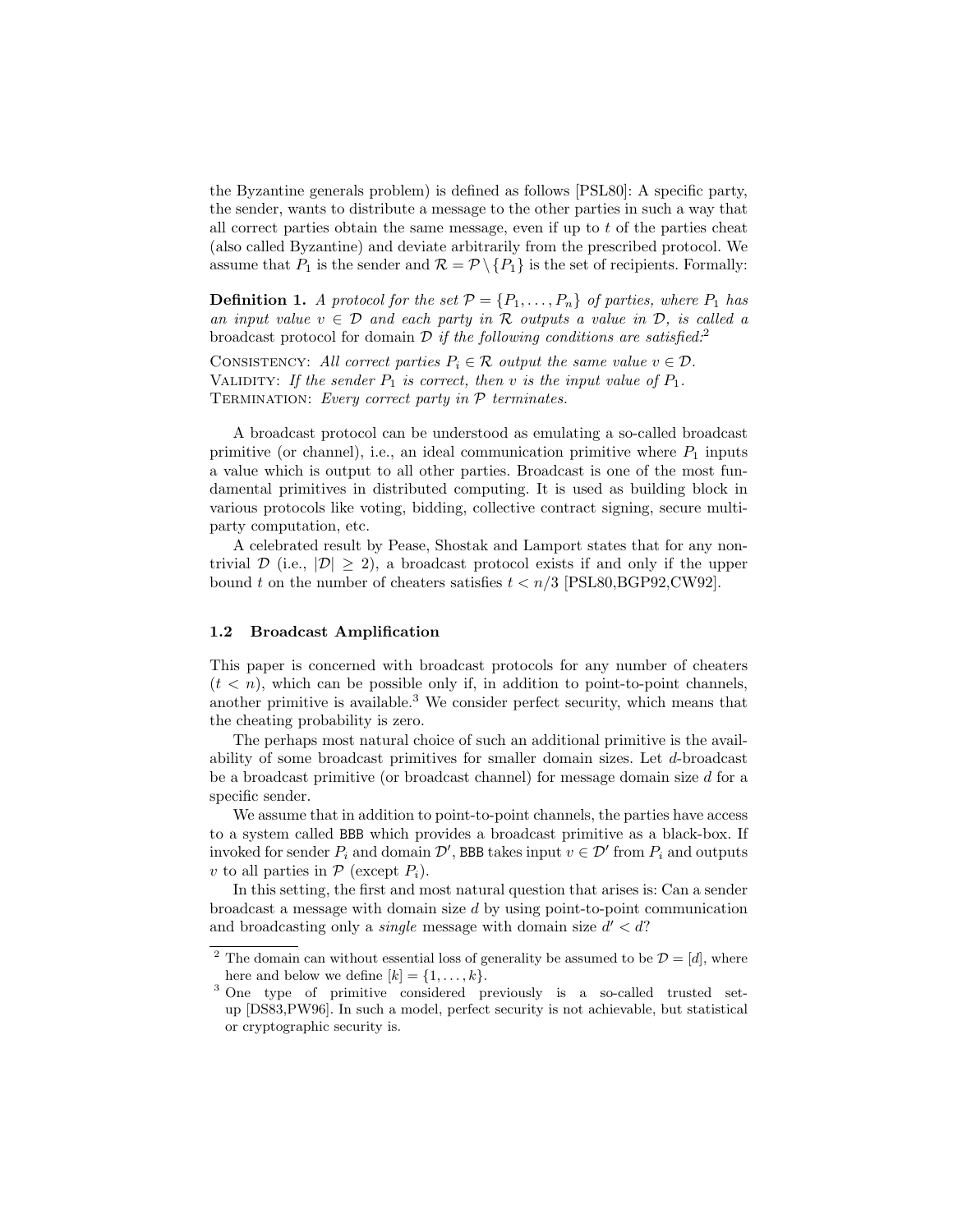**Definition 2.** Let  $\phi_n(d)$  denote the minimal d' such that d-broadcast can be constructed from d'-broadcast.

Trivially,  $\phi_n(d) \leq d$ , as d-broadcast can be constructed directly from dbroadcast.

The most natural generalization of the above question is the following:<sup>4</sup> If any party can broadcast short messages, what is the minimal total number of bits that need to be broadcast to construct an  $\ell$ -bit broadcast? More precisely, since we consider arbitrary alphabet sizes (not just powers of 2), the question is to determine the quantity  $\phi_n^*(d)$  defined below.

**Definition 3.** Let  $\phi_n^*(d)$  denote the minimal d' such that d-broadcast can be constructed from the k primitives  $d'_1$ -broadcast, ...,  $d'_k$ -broadcast, where  $d' =$  $\prod_i d_i'.$ 

Note that  $\log d' = \sum_i \log d'_i$  is the total number of bits of information<sup>5</sup> broadcast using BBB. It is therefore often natural to state results for the quantity  $\log \phi_n^*(d)$ . It is obvious that  $\phi_n^*(d) \leq \phi_n(d)$ .

A protocol that amplifies the domain of a broadcast, in the sense of the above two definitions, is called a broadcast-amplification protocol. A broadcast amplification protocol for domain size d can be used to replace a call to a d-broadcast primitive within another protocol. Hence broadcast amplification protocols can be constructed recursively.

One can call  $\phi_n(d)$  and  $\phi_n^*(d)$  the *intrinsic broadcast complexity* of domain size d, in the single-sender and in the general multi-sender model, respectively.<sup>6</sup>

The goals of this paper are twofold. First, we study feasibility results, i.e., what is possible in principle. Therefore while studying the quantities  $\phi_n(d)$  and  $\phi_n^*(d)$  we do not make any restriction on the use of point-to-point channels (In fact, our protocols which are optimized for the BBB usage communicate exponential number of messages over point-to-point channels and are built for succinctness of the proof, not for communication complexity.) Second, based on the obtained bounds for  $\phi_n(d)$  and  $\phi_n^*(d)$  we search for protocols which are both efficient in terms of the BBB and point-to-point channels usage.

#### 1.3 Contributions of this Paper

This paper introduces the concept of broadcast amplification and proves a number of results, both feasibility results in terms of protocols as well as infeasibility results in terms of impossibility proofs.

We first study the first question mentioned above, namely the setting where the sender uses a single broadcast primitive of smaller domain. For the case of

<sup>4</sup> More refined versions of this question exist but will not be considered.

 $5$  Not necessarily exactly the number of actual bits.

 $6$  One could also consider a single-sender multi-shot model, i.e., the model where the sender can broadcast with BBB multiple times. Later we give a protocol for the singlesender setting which requires only a single call to BBB and is optimal even in the multi-shot model.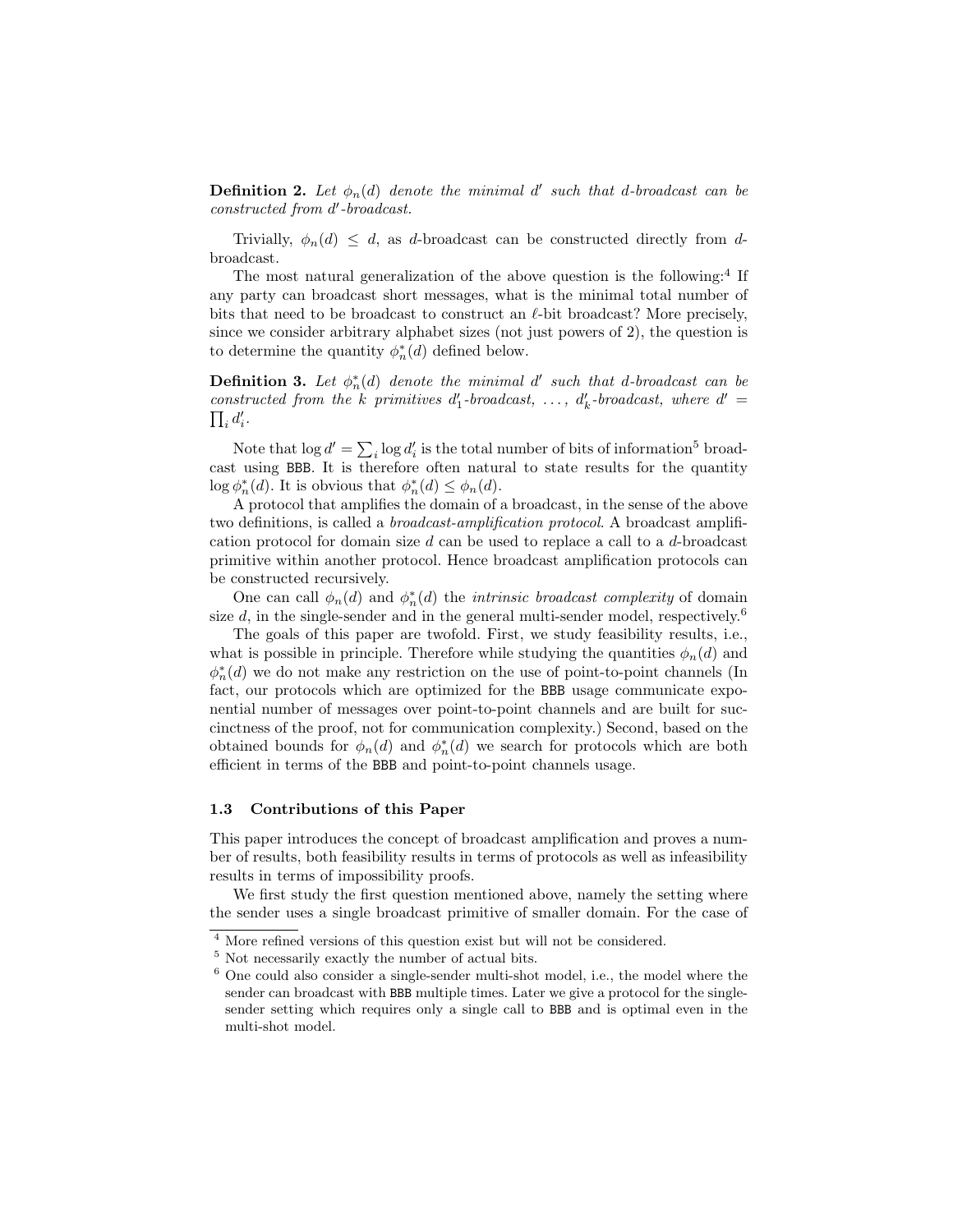three parties  $(n = 3)$ , the smallest non-trivial case, we show the quite surprising result that broadcast for any domain size d is possible if only a single 3-broadcast  $(d' = 3)$  is available. Moreover broadcast of a single bit  $(d' = 2)$  is not sufficient. In other words,  $\phi_3(d) = 3$  for any  $d \geq 3$ .

In contrast, for  $n > 3$  no broadcast amplification is possible, i.e.,  $\phi_n(d) = d$ for any  $d$ .

If not only the sender, but also other parties can broadcast some short messages, then (strong) broadcast amplification is possible for *any n*. We show that broadcasting  $8n \log n$  bits of information in total suffices, independently of d, i.e.,  $\log \phi_n^*(d) \leq 8n \log n$ . On the negative side, we show that at least  $n-2$  parties must broadcast at least one bit, i.e.,  $\min(\log d, n - 2) \leq \log \phi_n^*(d)$ .

The protocol that uses  $8n \log n$  bits to broadcast a value of domain size d communicates exponentially many messages over point-to-point channels. We give an optimized version of this protocol which communicates a polynomial number of messages over point-to-point channels but needs to broadcast  $\mathcal{O}(n^2 \log \log d)$ bits with BBB.

#### 1.4 Related Work

All known protocols for efficient multi-valued broadcast [TC84,FH06,LV11,Pat11] can be interpreted as broadcast-amplification protocols, as they actually employ an underlying broadcast scheme for short messages (besides the point-to-point channels). These protocols tolerate only  $t < n/3$  or  $t < n/2$ , where the underlying broadcast itself is realizable with a normal broadcast protocol (hence the given broadcast channels are not needed at all).

Another approach for broadcast amplification can be derived from existing signature-based broadcast protocols [DS83,PW96]. One can use the available black-box broadcast to generate an appropriate setup (e.g., a PKI) and then use the corresponding protocol over point-to-point channels to broadcast the  $\ell$  bit message. Thus we obtain broadcast-amplification protocols for  $t < n$  with cryptographic and statistical security that require all parties to broadcast  $Poly(n)$  log  $\ell$ bits in total for the construction of an  $\ell$ -bit broadcast.

Fitzi and Maurer considered amplification of the broadcast recipient set [FM00]. That is, they showed that with the access to local broadcast among every  $k$  parties one can construct broadcast among n parties iff  $t < \frac{k-1}{k+1}n$  [FM00,CFF<sup>+</sup>05].

Another related line of research is the amplification of other primitives, like OT extension [Bea96,IKNP03] or coin-toss extension [HMQU06].

In [HR13] the authors give a protocol for 3 players allowing to broadcast message of any length by broadcasting 10 bits only is given. In our notation this shows that  $\log \phi_3(d) \leq 10$  for all d.

Broadcast amplification is an example of the construction of a consistency primitive from another consistency primitive as defined in [Mau04].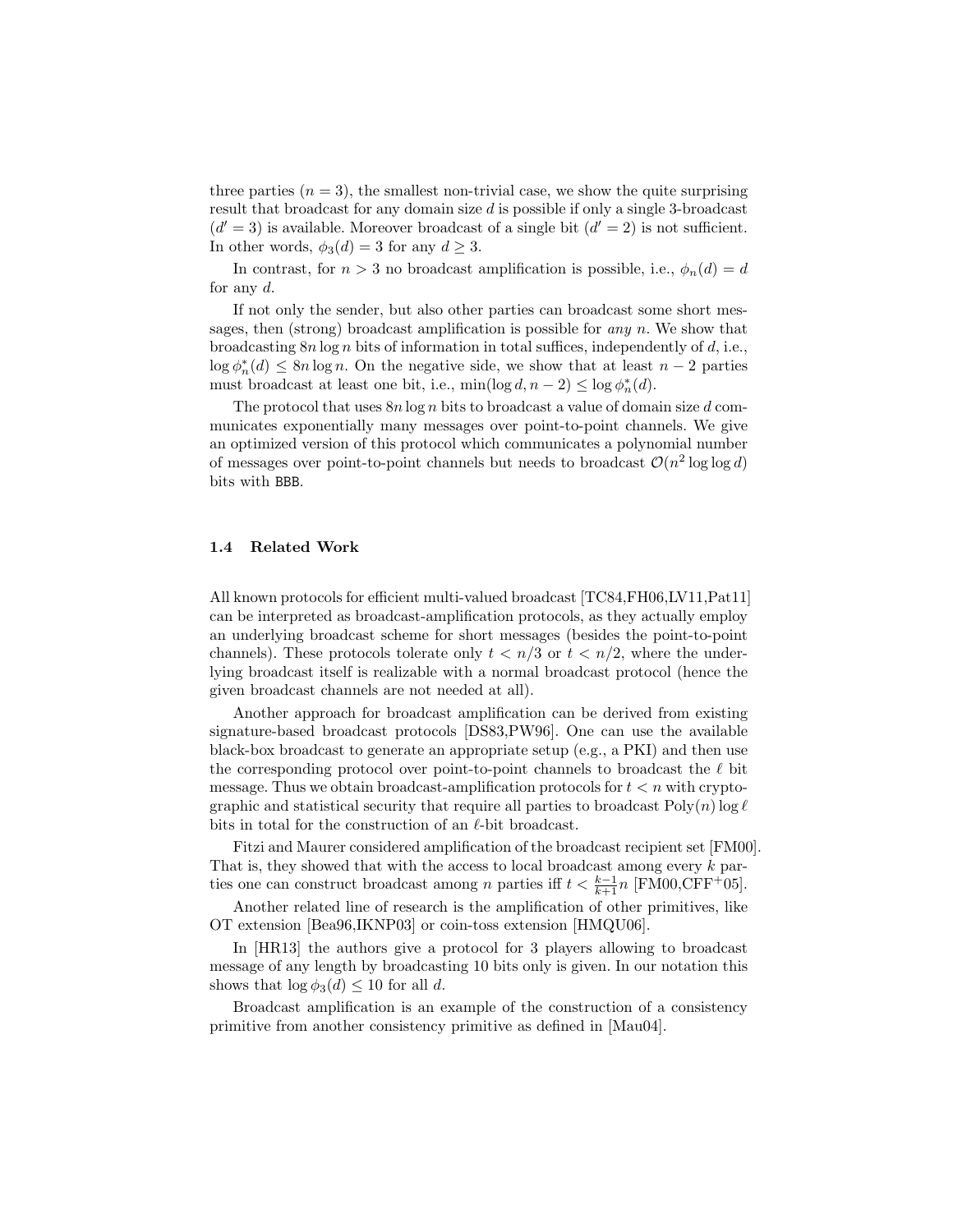# 2 Broadcast-Amplification Model

A broadcast-amplification protocol consists of the programs  $\pi_1, \ldots, \pi_n$  that the players  $P_1, \ldots, P_n$  use. Each program  $\pi_i$  is a randomized algorithm (which takes an input from domain  $\mathcal D$  in case of the sender's program  $\pi_1$ ) and produces an output. The program  $\pi_i$  has  $n-1$  interfaces to point-to-point channels to communicate with the other programs and additional interfaces to access BBB.

We now describe how the programs interact with BBB. First, we extend the notion of d-broadcast given in Section 1.2. Let  $(r, P_i, d)$ -broadcast be a broadcast channel available in round  $r$  which allows  $P_i$  to broadcast one single value from a domain of size d among the parties. We assume that each program  $\pi_i$  has an interface to each  $(r, P_i, d)$ -broadcast channel. Whenever we say that the parties broadcast with BBB, we mean that they actually access the corresponding broadcast channel by explicitly giving input/asking for an output on that channel's interface.

The protocol must ensure that the correct parties agree on which  $(r, P_i, d)$ broadcast channels to invoke, that is, on  $r, P_i$  and  $d$ .<sup>7</sup> We say that a  $(r, P_i, d)$ broadcast channel is used if the correct parties access it, i.e., in round r correct parties expect an output provided by  $P_i$  of a domain of the size d (in case of a correct  $P_i$ , he provides the corresponding input). Note that which channels are used by the protocol may not be necessarily fixed a priori and may depend on the execution. We say that a broadcast-amplification protocol has a static BBB usage pattern if the broadcast channels used are fixed beforehand. As opposed to the static case, protocols with a dynamic BBB usage pattern allow to broadcast with BBB adaptively to the execution, where of course still agreement on which broadcast channels to use is required among the correct parties.

Depending on which channels are used we distinguish the following models.

**Definition 4.** The **single-sender** model allows for protocols where only  $(r, P_1, d)$ broadcast channels are used, i.e., only  $P_1$  broadcasts with BBB (If only one channel is used then such a single-sender model is called single-shot; otherwise, it is called multi-shot.) The **multi-sender** model does not put any limitations on the broadcast channels used.

The costs  $d'$  of BBB usage of a broadcast-amplification protocol with a static BBB pattern is defined to be  $\prod_i d_i$ , where  $d_i$ 's are the domain sizes of the broadcast channels used. The protocols with a dynamic BBB usage pattern have costs  $d'$  to be computed as the maximum of  $\prod_i d_i$  among all possible executions.

We say that a broadcast-amplification protocol is *non-trivial* if its costs  $d'$  is strictly smaller than the size of the broadcast value domain  $d = |\mathcal{D}|$ , i.e.,  $d' < d$ .

<sup>7</sup> This requirement stems from the observation that the broadcast channel may be implemented via a different protocol and hence in order to employ it all correct parties must start its execution together while agreeing on the broadcasting party and the domain of the broadcast value. Note that without this requirement, the BBB could be abused to reach agreement on "hidden" information, e.g., one could broadcast an  $\ell$ -bit message v with using BBB only for a single bit (in round v).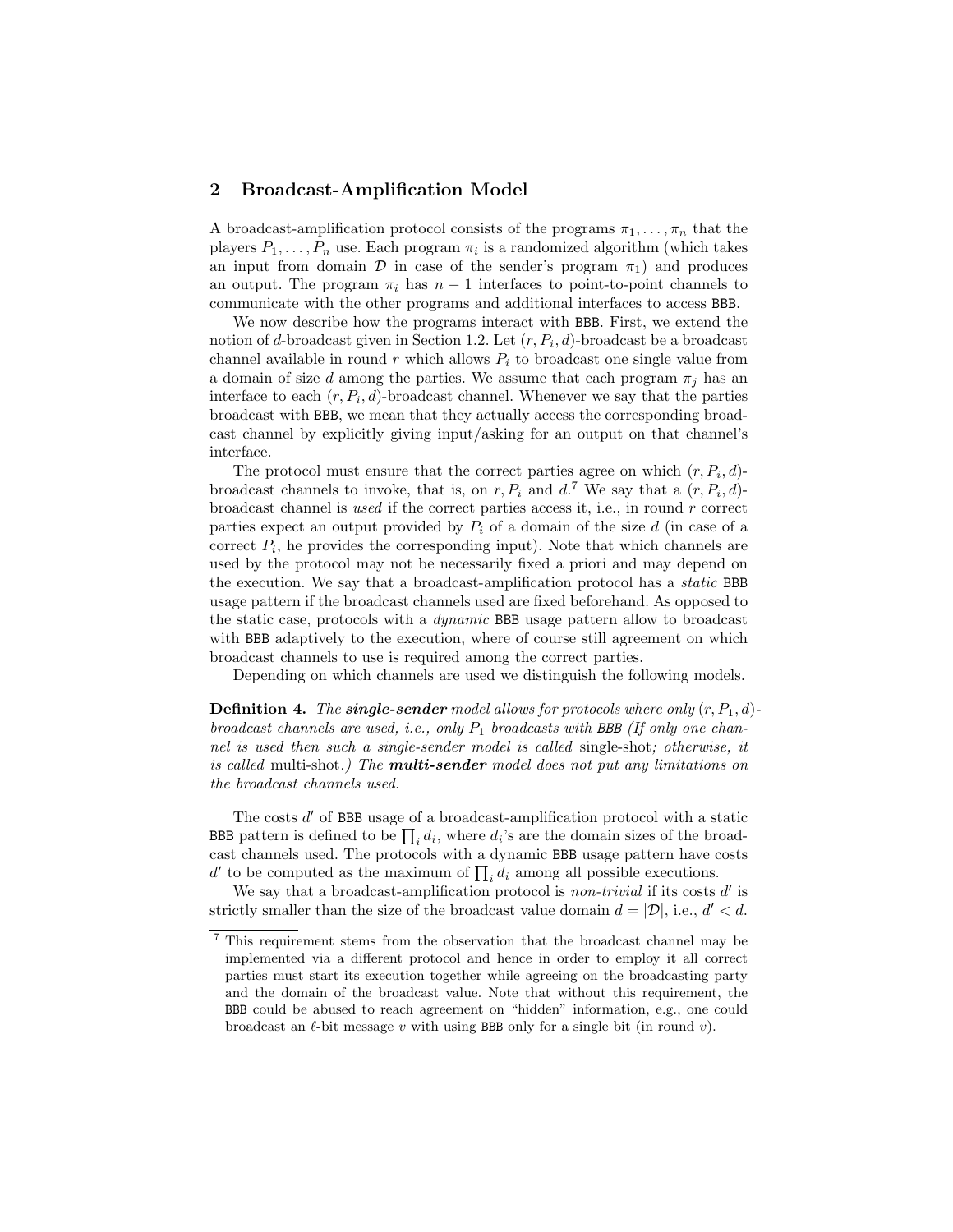# 3 Single-Sender Model

In this section we consider a single-sender model, that is, only the sender is allowed to use the BBB oracle. First, we completely investigate the situation for  $n = 3$ , that is, we show that 3-broadcast is enough to simulate any d-broadcast while 2-broadcast is not. On the negative side, we prove that for any  $n > 3$ perfectly secure broadcast amplification is not possible, showing that  $n = 3$  is a peculiar case in the context of broadcast-amplification protocols.

#### 3.1 Broadcast Amplification for 3 Parties

We construct a broadcast-amplification protocol for three parties that allows the sender to broadcast a value v from domain  $\mathcal D$  of size d, where the sender uses BBB to broadcast one value from a domain  $\mathcal{D}'$  of size  $d' = 3$ . For ease of presentation, we assume that  $\mathcal{D} = [d]$  and  $\mathcal{D}' = [3]$ .

The protocol works recursively. For  $d = 3$ , v is broadcast directly via BBB. For  $d \geq 4$ , the sender transmits v to both recipients, who then exchange the received values and forward the exchanged values back to the sender. Finally, the sender broadcasts a hint h from domain  $[d-1]$ , which allows each recipient to decide which of the values he holds is the right one. Broadcasting the hint is realized via recursion.<sup>8</sup>

The crucial trick in this protocol is the computation of the hint  $h$ . Very generically, this computation is expressed as a special function which takes as input three values (the original value  $v$  and the two values sent back to the sender) and outputs h. Given the hint h, the recipients decide on the value received from the sender if it is consistent with  $h$ . Otherwise, if the other recipient's value (as received in the exchange phase) is consistent with  $h$ , then that value is taken. Otherwise, some default value (say  $\perp$ ) is taken.

More formally, denote the value of the sender by  $v$ ; the values received by the recipients  $P_2$  and  $P_3$  by  $v_2$  and  $v_3$ , respectively; the values received by the recipients in the exchange phase by  $v_{32}$  and  $v_{23}$ , respectively; and the values sent back to the sender by  $v_{321}$  and  $v_{231}$ , respectively. The function producing the hint is denoted with  $g_d$  and maps triples of values from  $[d] \times [d] \times [d]$  into the hint domain [d−1]. Then the sender computes the hint  $h = g_d(v, v_{321}, v_{231})$  and broadcasts it. Recipient  $P_2$  outputs  $v_2$  if  $h = g_d(v_2, v_{32}, \widetilde{v_{231}})$  for some  $\widetilde{v_{231}} \in [d]$ . Otherwise,  $P_2$  outputs  $v_{32}$  if  $h = g_d(v_{32}, \widetilde{v_{321}}, v_2)$  for some  $\widetilde{v_{321}} \in [d]$ . Otherwise,  $P_2$  outputs  $\perp$ .  $P_3$  decides analogously. Clearly, this protocol guarantees validity. Consistency is achieved as long as

$$
\forall v_2, v_3, \widetilde{v_{231}}, \widetilde{v_{321}} \in [d]: v_2 \neq v_3 \implies g_d(v_2, v_3, \widetilde{v_{231}}) \neq g_d(v_3, \widetilde{v_{321}}, v_2). \tag{1}
$$

For  $d \geq 4$ , the function  $g_d(x, y, z)$  can be constructed as follows: For  $x \leq d-1$ , let  $g_d(x, y, z) = x$  (for any y, z). For  $x = d$ , let  $g_d(x, y, z) = \min([d-1] \setminus \{y, z\}).$ One can easily verify that  $g_d$  satisfies (1).

<sup>8</sup> As we see later, the recursion can be made much more efficient with the help of so-called identifying predicates. We focus on the feasibility results and hence do not optimize the protocols.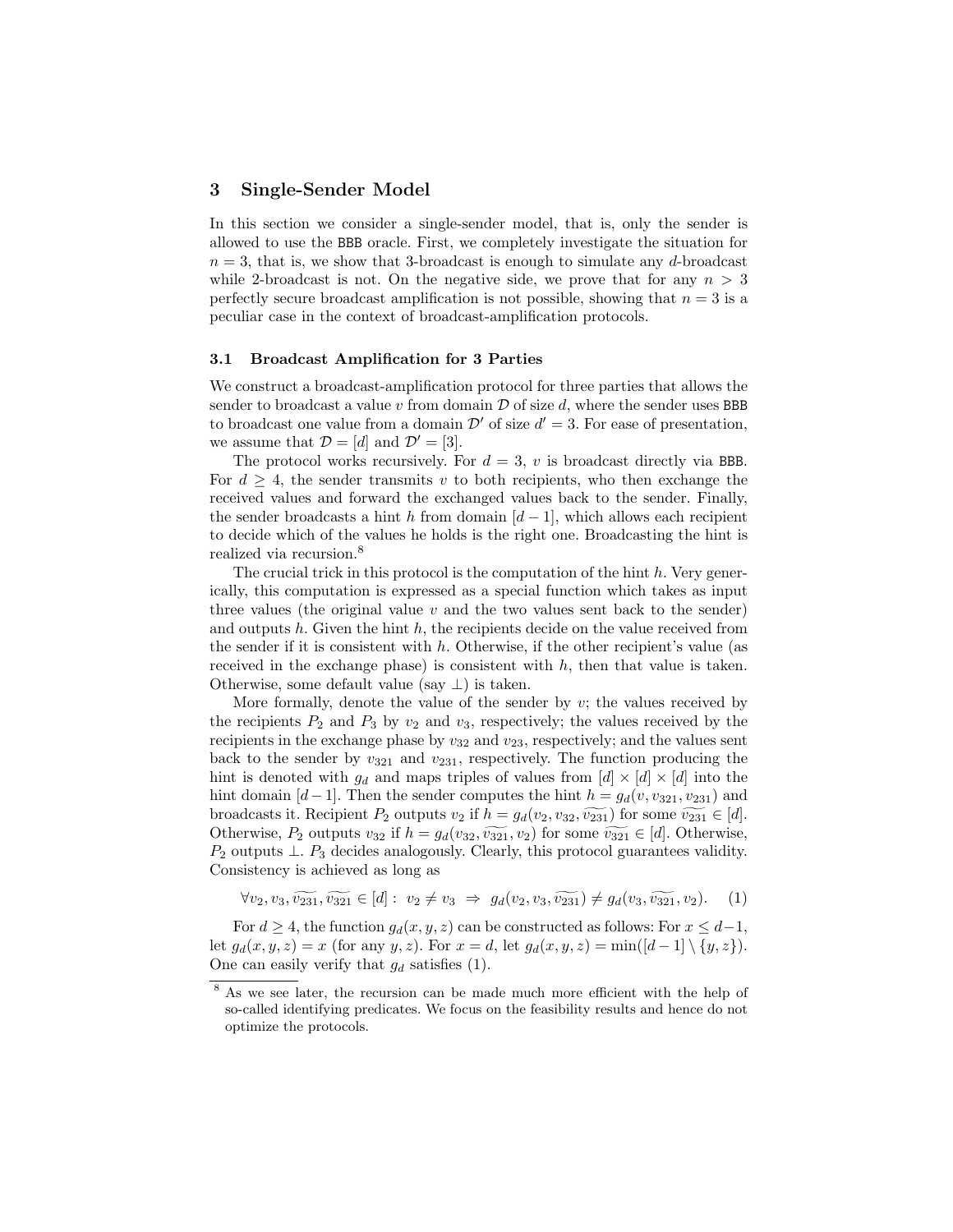$\mathbf{Protocol}$  AmplifyBC $_3(d,v)$ 

- 1. If  $d = 3$  then broadcast v using the BBB.
- 2. Otherwise: 2.1  $P_1$  sends v to  $P_2$  and  $P_3$ . Denote the values received with  $v_2$  and  $v_3$ , respectively.
	- 2.2  $P_2$  sends  $v_2$  to  $P_3$  and  $P_3$  sends  $v_3$  to  $P_2$ . Denote the values received by  $P_2$  and  $P_3$  with  $v_{32}$  and  $v_{23}$ , respectively.
	- 2.3  $P_2$  sends  $v_{32}$  to  $P_1$  and  $P_3$  sends  $v_{23}$  to  $P_1$ . Denote the values received by  $v_{321}$  and  $v_{231}$ , respectively.
	- 2.4  $P_1$  computes  $h = g_d(v, v_{321}, v_{231})$ . Parties invoke AmplifyBC<sub>3</sub>(d-1,h).
	- 2.5  $P_2$ : If there exists  $\widetilde{v_{231}}$  such that  $h = g_d(v_2, v_{32}, \widetilde{v_{231}})$  decide on  $v_2$ . Else if there exists  $\widetilde{v_{321}}$  such that  $h = g_d(v_{32}, \widetilde{v_{321}}, v_2)$  decide on  $v_{32}$ . Otherwise decide on ⊥.
	- 2.6  $P_3$ : If there exists  $\widetilde{v_{321}}$  such that  $h = g_d(v_3, \widetilde{v_{321}}, v_{23})$  decide on  $v_3$ . Else if there exists  $\widetilde{v_{231}}$  such that  $h = g_d(v_{23}, v_3, \widetilde{v_{231}})$  decide on  $v_{23}$ . Otherwise decide on ⊥.

**Lemma 1.** The protocol  $\textsf{AmplifyBC}_3$  achieves broadcast. The sender  $P_1$  broadcasts one value from domain [3] via BBB.

Proof. We prove by induction that the broadcast properties are satisfied. For  $d = 3$ , broadcast is achieved by assumption of BBB. Now consider  $d \geq 4$ :

- VALIDITY: If the sender is correct, then  $P_2$  and  $P_3$  receive  $h = g_d(v, v_{321}, v_{231})$ as output from the recursive call to  $\text{AmplifyBC}_3$ . As  $h = g_d(v_2, v_{32}, \widetilde{v_{231}})$  for  $\widetilde{v_{231}} = v_{231}$ , a correct  $P_2$  decides on  $v_2 = v$ . Analogously,  $h = g_d(v_3, \widetilde{v_{321}}, v_{23})$ for  $\widetilde{v_{321}} = v_{321}$ , a correct  $P_3$  decides on  $v_3 = v$ .
- CONSISTENCY: This property is non-trivial only if both  $P_2$  and  $P_3$  are correct, hence  $v_{23} = v_2$  and  $v_{32} = v_3$ . Due to the Consistency property of the recursive call to AmplifyBC<sub>3</sub> both  $P_2$  and  $P_3$  receive the same hint h. If  $v_2 = v_3$ , then by inspection of the protocol both parties decide on the same value (namely on  $v_2$  if  $h \in \{g_d(v_2, v_2, \cdot), g_d(v_2, \cdot, v_2)\}\$  and on  $\bot$  otherwise). If  $v_2 \neq v_3$ , then (1) implies that if  $P_2$  decides on  $v_2$  (i.e.,  $h = g_d(v_2, v_{32}, \widetilde{v_{231}})$ ), then  $P_3$  does not decide on  $v_3$  (i.e.,  $h \neq g_d(v_3, \widetilde{v_{321}}, v_{23})$ ), but decides on  $v_{23} = v_2$  (i.e.,  $h = g_d(v_{23}, v_3, \widetilde{v_{231}})$ . Analogously, if  $P_3$  decides on  $v_3$ , then  $P_2$  decides on  $v_3$ as well.

TERMINATION: Follows by inspection.

 $\Box$ 

### 3.2 Generic Structure of Impossibility Proofs

The given lower-bounds proofs employ a standard indistinguishability argument that is used to prove that certain security goals cannot be achieved by any protocol in the Byzantine environment [PSL80]. Such a proof goes by contradiction, i.e., by assuming that the security goals can be satisfied by means of some protocol  $(\pi_1, \ldots, \pi_n)$ . Then the programs  $\pi_i$  are used to build a *configuration* with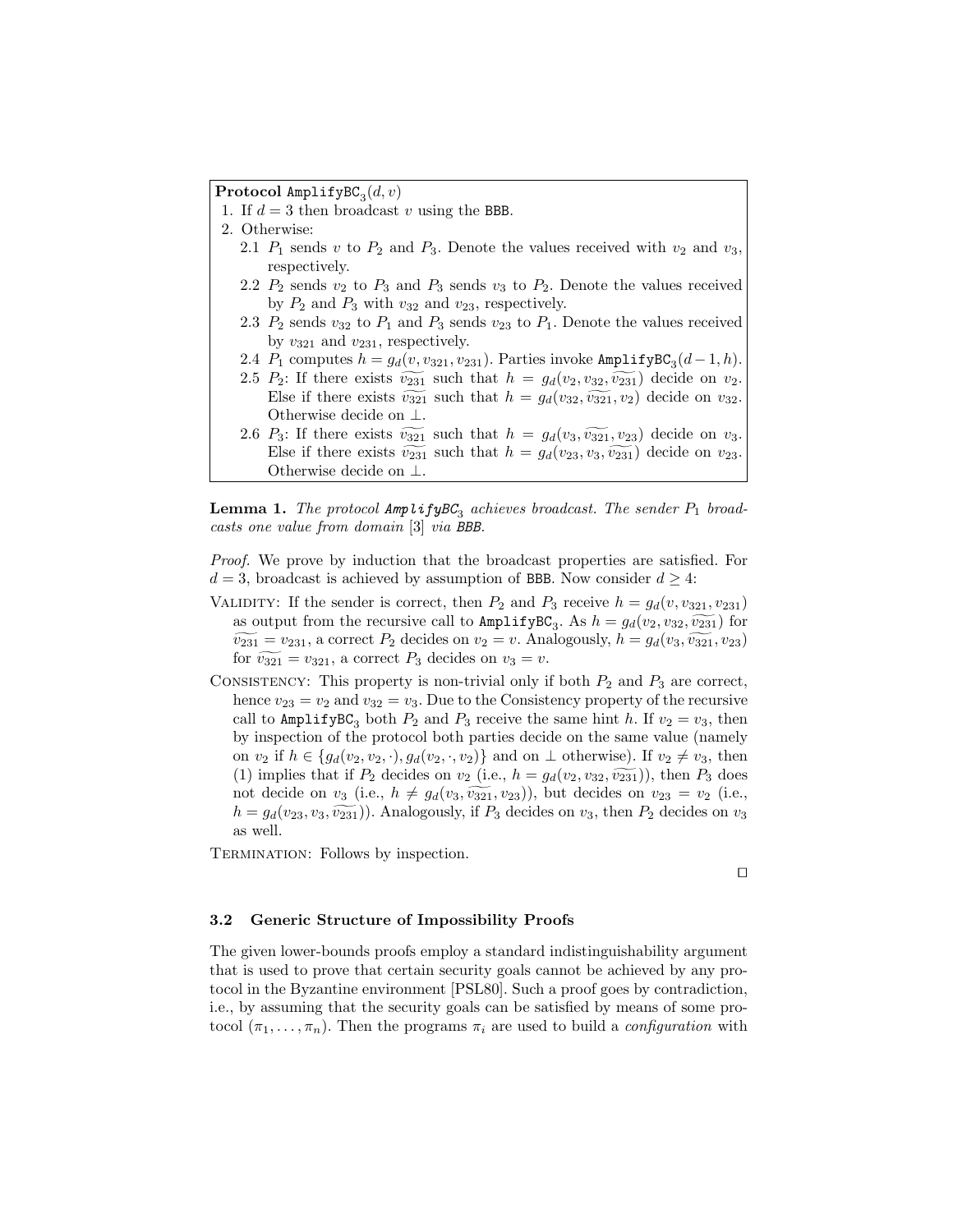

Fig. 1. Drawing of a program  $\pi_i$ . It has  $n-1$  interfaces to bilateral channels with other players  $\mathcal{P} \setminus \{P_i\}$  labeled accordingly. The program  $\pi_i$  is given v as input.

contradictory behavior. The configuration consists of multiple copies of  $\pi_i$  connected with bilateral channels and given admissible inputs. A pictorial drawing of a program in such a configuration is shown in Figure 1. When describing a configuration we will often use such a drawing accompanied with a textual description. If in the drawing an interface to a bilateral channel is not depicted then it is connected to a "null" device which simulates the program sending no messages. The interfaces to BBB are never drawn. Once the configuration is built, one simultaneously starts all the programs in the configuration and analyzes the outputs produced by the programs locally. By arguing that the view of some programs  $\pi_i$  and  $\pi_j$  in the configuration is indistinguishable from their view when run by the corresponding players  $P_i$  and  $P_j$  (while the adversary corrupts the remaining players in  $\mathcal{P} \setminus \{P_i, P_j\}$  one deduces consistency conditions on the outputs by  $\pi_i$  and  $\pi_j$  that lead to a contradiction.

The main novelty of the proofs presented in this paper is that we consider an extended communication model where in addition to bilateral channels players are given access to BBB. While following the path described above, one needs to additionally define the BBB behavior in the configuration.

In the following impossibility proofs we assume that the BBB usage pattern is static. (In the full version of the paper we show how to adapt the impossibility proofs given to include protocols with a dynamic BBB usage pattern.) Furthermore, the lower bounds are given only for perfectly-secure protocols, i.e., those that fail with probability 0.

#### 3.3 Lower Bounds in the Single-Sender Model

Lemma 2. There is no perfectly-secure protocol among 3 parties achieving broadcast amplification for domain  $\mathcal D$  with  $|\mathcal D| > 3$  by broadcasting only 1 bit via BBB.

*Proof.* Assume towards a contradiction that there is such a protocol  $(\pi_1, \pi_2, \pi_3)$ . Without loss of generality, assume that  $\mathcal{D} = [d]$  for some  $d \geq 3$ .

We consider the following configuration: For  $i = 1, 2, 3$  and  $j = 1, 2, 3$  let  $\pi_i^j$ be an instance of  $\pi_i$ . For  $j = 1, 2, 3$  let  $\pi_1^j$  be given input j. We construct the configuration by connecting programs  $\pi_i^j$  as shown in Figure 2. Now we execute the programs. Whenever any program  $\pi_1^j$  broadcasts a bit with BBB it is given to programs  $\pi_2^j$  and  $\pi_3^j$ .

Since there are 3 programs  $\pi_1^1, \pi_1^2, \pi_1^3$  broadcasting 1 bit only, there exist two of them  $\pi_1^i$  and  $\pi_1^j$  broadcasting the same bit. Without loss of generality, assume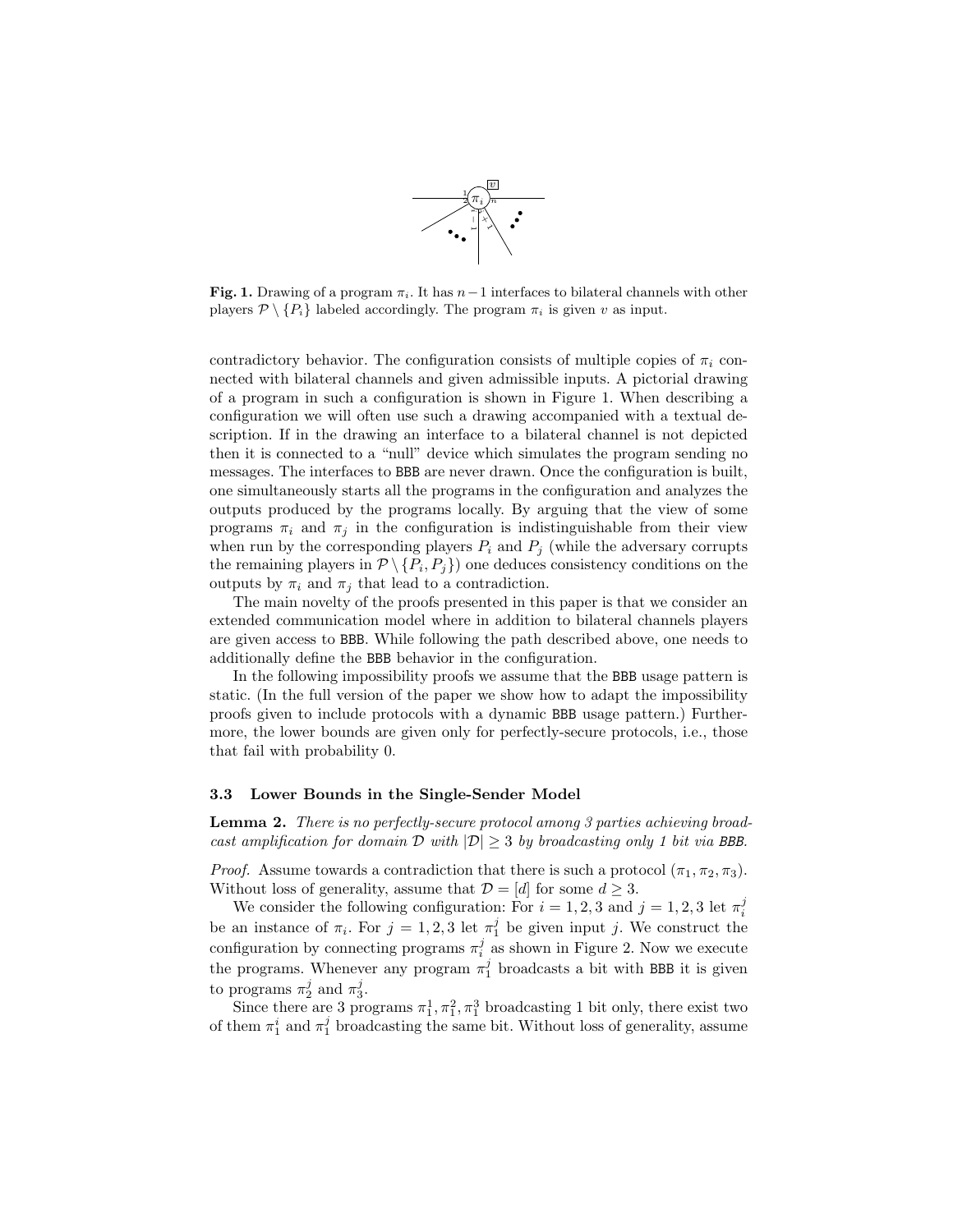

Fig. 2. The configuration for  $n = 3$  to show the impossibility of broadcast amplification with broadcasting 1 bit only via BBB.



Fig. 3. The configuration for  $n = 4$  to show the impossibility of non-trivial broadcast amplification with only the sender broadcasting.

that  $\pi_1^1$  and  $\pi_1^2$  broadcast the same bit. The configuration can be interpreted in three different ways, which lead to contradicting requirements on the outputs of the programs. (i)  $P_1$  holds input 1 and executes  $\pi_1^1$ ,  $P_3$  executes  $\pi_3^1$ , and  $P_2$  is corrupted and executes the remaining programs in the configuration. Due to the validity property,  $\pi_3^1$  must output 1. (ii)  $P_1$  holds input 2 and executes  $\pi_1^2$ ,  $P_2$ executes  $\pi_2^2$ , and  $P_3$  is corrupted and executes the remaining programs in the configuration. Due to the validity property,  $\pi_2^2$  must output 2. (iii)  $P_3$  executes  $\pi_3^1$ ,  $P_2$  executes  $\pi_2^2$ , and  $P_1$  is corrupted and executes the remaining programs in the configuration. Due to the consistency property,  $\pi_3^1$  and  $\pi_2^2$  must output the same value. These three requirements cannot be satisfied simultaneously, hence whatever output the programs make, the protocol  $(\pi_1, \pi_2, \pi_3)$  is not a perfectlysecure broadcast-amplification protocol.  $\Box$ 

**Lemma 3.** There is no perfectly-secure protocol among  $n \geq 4$  parties achieving non-trivial broadcast amplification in the single-sender multi-shot model.

*Proof.* We first prove the lemma for  $n = 4$ , then reduce the case of arbitrary  $n > 4$  to  $n = 4$ .

(Case  $n = 4$ ) Assume towards a contradiction that there exists a perfectlysecure protocol  $(\pi_1, \pi_2, \pi_3, \pi_4)$  achieving non-trivial broadcast-amplification in the single-sender model in q rounds (for some  $q \in \mathbb{N}$ ). On the highest level our proof consists of three steps. (i) we define a configuration. (ii) we show that all programs in the configuration must output the same value  $v$ . (iii) we use an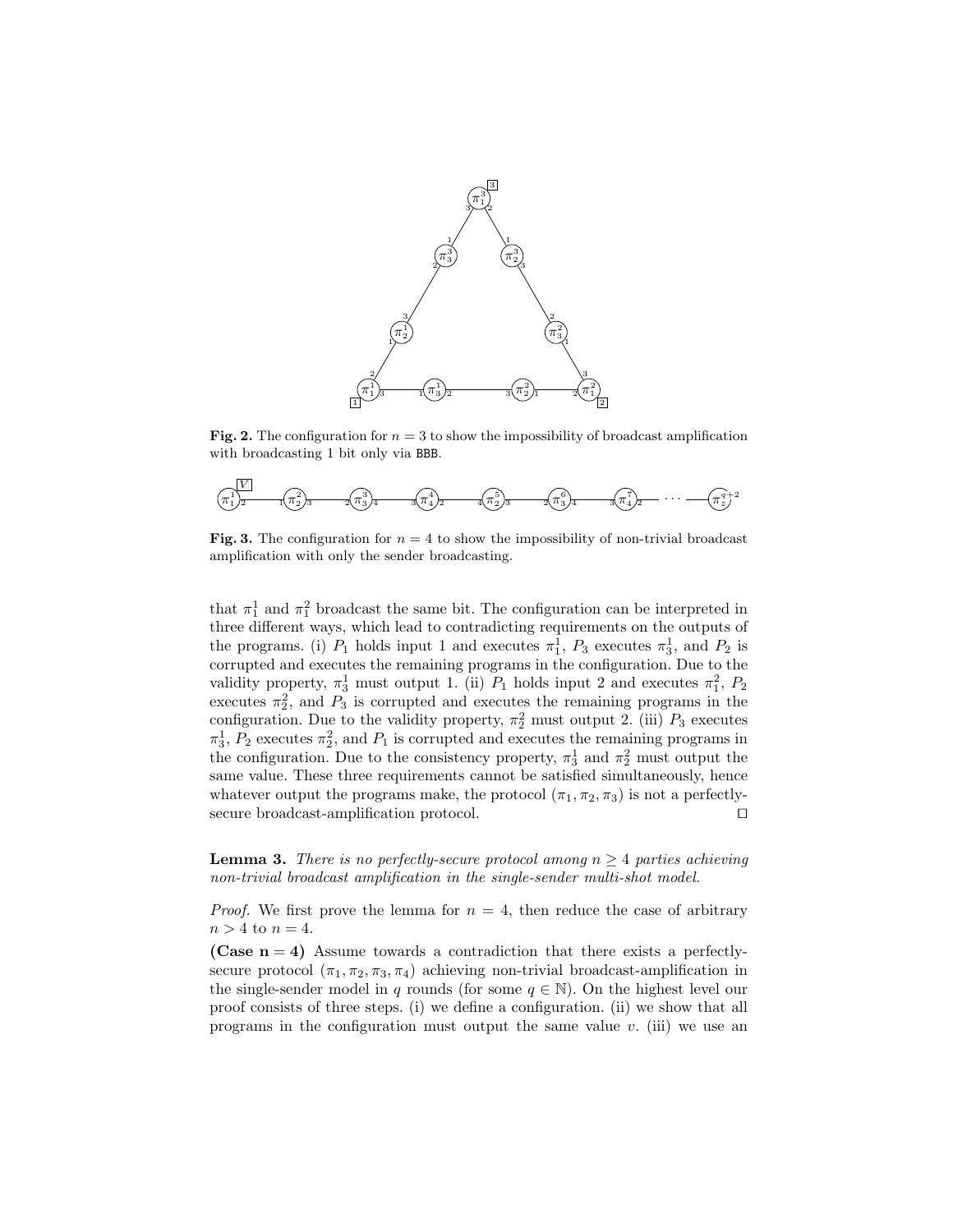information flow argument to prove that there is a program in the configuration that does not have enough information to output  $v$  with probability 1 (this argument is inspired by [Lam83]).

(i) We consider the following configuration: Let  $\pi_i^j$  denote an instance of the program  $\pi_i$ . Consider a chain of  $q+2$  programs  $\pi_1^1, \pi_2^2, \pi_3^3, \pi_4^4, \pi_2^5, \pi_3^6, \ldots, \pi_z^{q+2}$ connected as shown in Figure 3. The chain is built starting with a program  $\pi_1^1$ and then by repeatedly alternating copies of the programs  $\pi_2$ ,  $\pi_3$  and  $\pi_4$  until the chain has  $q + 2$  programs. To simplify the notation we will sometimes refer to the programs in the chain without the subscript, i.e., as to  $\pi^1, \pi^2, \ldots, \pi^{q+2}$ . Let  $\pi_1^1$  be given as input a uniform random variable V chosen from domain  $\mathcal{D}$ . Now we execute the programs. Whenever  $\pi_1^1$  uses BBB to broadcast some x, the value  $x$  is given to all programs in the configuration.

(ii) First, we prove that any pair of connected recipients' programs  $(\pi_i^a, \pi_j^{a+1})$  $(a \geq 2)$  in the chain output the same value. One can view the configuration as the player  $P_i$  running the program  $\pi_i^a$  and  $P_j$  running  $\pi_j^{a+1}$  while the adversary corrupting  $\{P_1, P_2, P_3, P_4\} \setminus \{P_i, P_j\}$  is simulating the programs  $\pi^1, \ldots, \pi^{a-1}$  and  $\pi^{a+2}, \ldots, \pi^{q+2}$ . Due to the consistency property,  $\pi_i^a$  and  $\pi_j^{a+1}$  must output the same value. Since every connected pair of the recipients' programs in the chain outputs the same value, then the programs  $\pi^2, \ldots, \pi^{a+1}$  in the configuration output the same value. Moreover, the configuration can be viewed as  $P_1$  executing  $\pi_1^1$ ,  $P_2$  executing  $\pi_2^2$  while the adversary who corrupts  $\{P_3, P_4\}$  is simulating the remaining chain. Due to the validity property,  $\pi_2^2$  must output V. Finally, each recipient's program  $\pi^2, \ldots, \pi^{q+2}$  in the chain outputs V.

(iii) Let  $S_i^r$  be a random variable denoting the state of the program  $\pi^i$  in the chain after  $r$  rounds of the protocol execution. By state we understand the input that the program has, the set of all messages that the program received up to the  $r<sup>th</sup>$  round over point-to-point channels and on the BBB's interface together with the random coins it has used. Let  $B^r$  be a random variable denoting the list of the values that have been broadcast with BBB up to the  $r<sup>th</sup>$  round.

After r rounds only programs  $\pi^1, \pi^2, \ldots, \pi^{r+1}$  can receive full information about V. The remaining programs in the chain  $\pi^{r+2}, \pi^{r+3}, \ldots, \pi^{q+2}$  can receive only the information that was distributed with BBB, i.e., the information contained in B<sup>r</sup>. That is, one can verify by induction that for any r and for all  $i \geq r+2$ holds  $I(V; S_i^r | B^r) = 0$ . Hence, for the last program in the chain  $\pi^{q+2}$  after q rounds of computation it holds that  $I(V; S_{q+2}^q | \overline{B}{}^q) = 0$  and hence  $I(V; S_{q+2}^q) \leq$  $H(B<sup>q</sup>)$ . Because we assumed that the protocol achieves non-trivial broadcastamplification we have that  $H(B^q) < H(V)$ . Combining these facts we get that  $I(V; S^q_{q+2}) < H(V)$ . Hence, the last program  $\pi^{q+2}$  cannot output V with probability one, a contradiction.

(Case n > 4) Assume towards a contradiction that there is a protocol  $(\pi_1, \pi_2,$  $\pi_3, \ldots, \pi_n$ ) allowing to do broadcast amplification in the single-sender model. One particular strategy of the adversary is to corrupt parties  $P_5, \ldots, P_n$  and make them not execute their corresponding programs  $\pi_5, \ldots, \pi_n$ . Still, the remaining protocol  $(\pi_1, \pi_2, \pi_3, \pi_4)$  must achieve broadcast, which contradicts the first case.  $\square$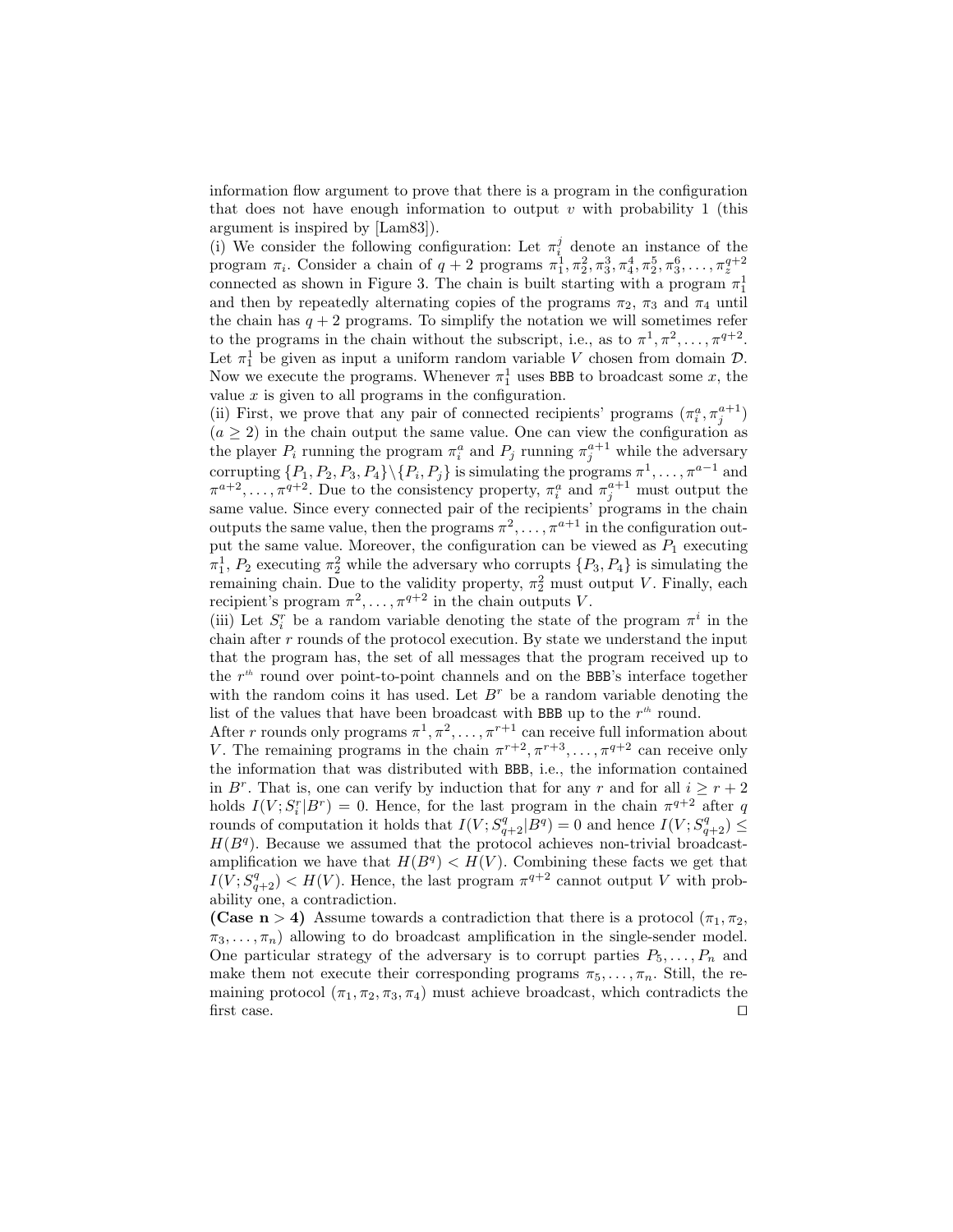# 3.4 Summary

**Theorem 1.** If  $n = 3$  then  $\forall d \geq 3$   $\phi_3(d) = 3$ ; otherwise, if  $n > 3$  then  $\forall d \phi_n(d) = d.$ 

The first statement follows from combining Lemma 1 and Lemma 2. The second statement follows from Lemma 3.

# 4 Multi-Sender Model

As we have seen in the previous section in the single-sender model no broadcastamplification is achievable for  $n \geq 4$ . In this section we consider a generalization of this model by allowing recipients to broadcast with BBB as well. In such a model we show that broadcast-amplification is achievable for any  $n$ . Moreover, we prove that in order to achieve a non-trivial broadcast-amplification for arbitrary n essentially all recipients must broadcast with BBB.

### 4.1 Broadcast Amplification for n Parties

In this section we present a broadcast-amplification protocol for  $n$  parties, where the parties broadcast with BBB at most  $8n \log n$  bits in total. We first introduce the notion of identifying predicates and give an efficient construction of them. Then we present a protocol for graded broadcast, which achieves only a relaxed variant of broadcast, but only requires the sender to use BBB. Finally, we give the main broadcast-amplification protocol, which uses graded broadcast and BBB (by each party) to achieve broadcast.

While the presented protocol is very efficient in terms of the BBB usage (it broadcasts via BBB only  $8n \log n$  bits to achieve broadcast of any  $\ell$  bits), it communicates exponentially many messages over authenticated channels. We then show how to optimize this protocol such that it communicates only a polynomial  $(in n)$  number of messages at the expense of a higher BBB usage.

Identifying Predicates. An identifying predicate allows to identify a specific element v from some small subset  $S \subseteq \mathcal{D}$ , where  $\mathcal D$  is a potentially large domain. To our knowledge, this concept has been firstly introduced in [HR13].

**Definition 5.** A c-identifying predicate for domain  $D$  is a family of functions  $Q_{k\in\mathcal{K}}: \mathcal{D} \to \{0,1\}$  such that for any  $S \subseteq \mathcal{D}$  with  $|S| \leq c$  and any value  $v \in S$ there exists a key  $k \in \mathcal{K}$  with  $Q_k(v) = 1$  and  $Q_k(v') = 0$  for all  $v' \in S \setminus \{v\}$ . We say that such v is uniquely identified by  $Q_k$  in S.

Note that any identifying predicates  $Q_k$  achieve monotonicity in the following sense:

**Lemma 4.** If v is uniquely identified by  $Q_k$  in S, then v in uniquely identified in any  $S' \subseteq S$  with  $v \in S'$ .

The goal of constructing an identifying predicate family is to have  $|\mathcal{K}|$  as small as possible given c and  $|\mathcal{D}|$ . We give a construction of a c-identifying predicate with domain  $D$  below.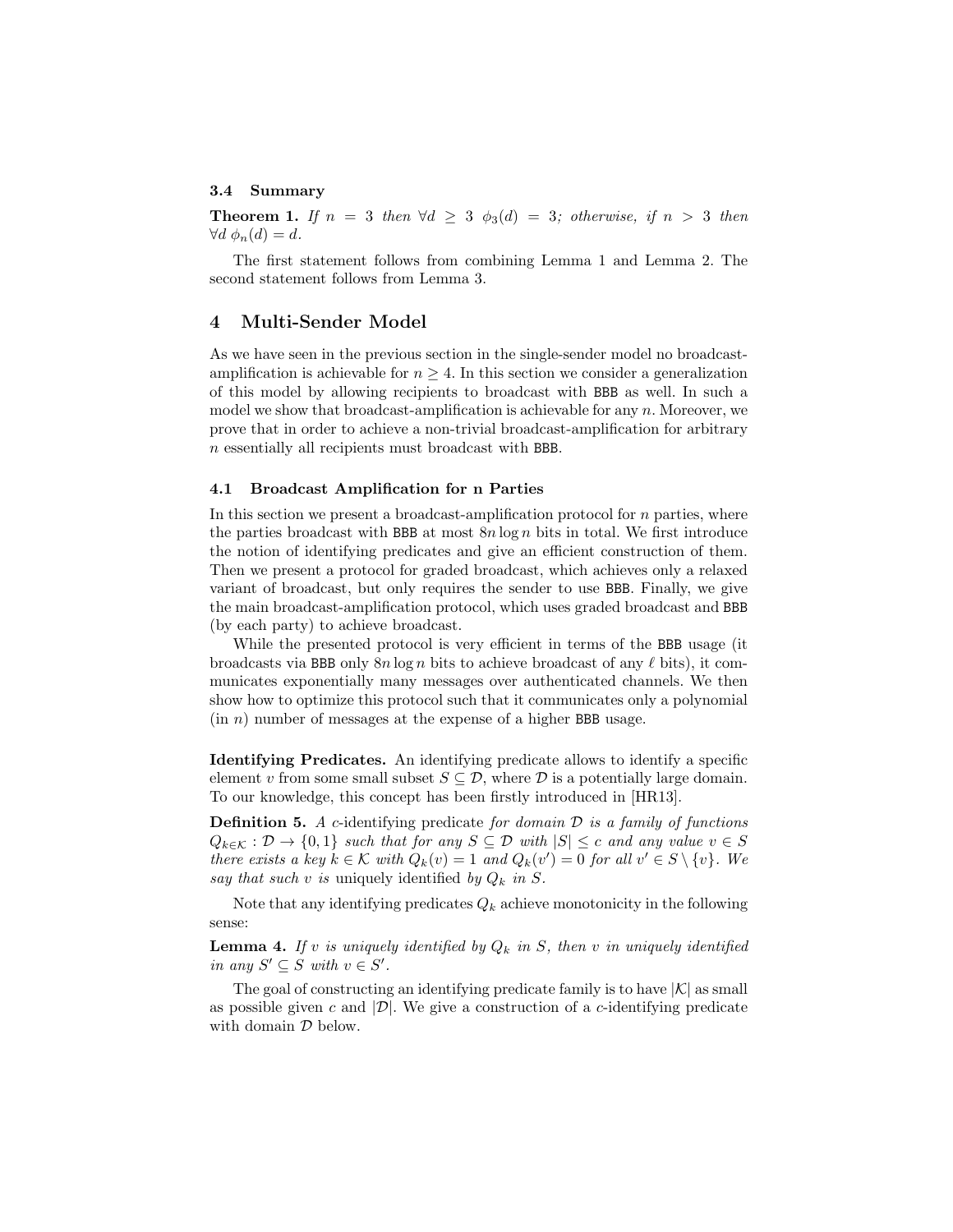Polynomial-based identifying predicate construction. Let  $\ell = \log |\mathcal{D}|$ . For  $\kappa \in \mathbb{N}$ , let any value  $v \in \mathcal{D}$  be interpreted as a polynomial  $f_v$  over  $GF(2^{\kappa})$  of degree at most  $\lfloor \ell / \kappa \rfloor$ . We find a point  $x \in \text{GF}(2^{\kappa})$  such that  $f_v(x)$  is different from all other values  $f_{v'}(x)$  for  $v' \in S \setminus \{v\}$ . For such a point x to always exist we need that the total number of points in the field is larger than the number of points in which  $f_v$  may coincide with other polynomials  $f_{v'}$ , i.e.,  $2^{\kappa} > (c-1)\lfloor \ell/\kappa \rfloor$ . To satisfy this condition, it is enough to choose  $\kappa := \lceil \log(c\ell) \rceil$ . The key for the identifying predicate is defined as  $k = (x, f_v(x))$ , which is encoded using  $2\lceil \log(c\ell) \rceil$  bits.<sup>9</sup> The predicate is defined as follows:

$$
Q_{(x,y)}(v) = \begin{cases} 1, \text{ if } f_v(x) = y; \\ 0, \text{ otherwise.} \end{cases}
$$

**Lemma 5.** The polynomial-based construction gives a c-identifying predicate  $Q$ with domain  $D$  and key space  $\mathcal{K}_c^D = \{0, 1\}^2^{\lceil \log(c \log |\mathcal{D}|) \rceil}$ .

Graded Broadcast. Graded broadcast (a.k.a. gradecast) was introduced by Feldman and Micali [FM88]. It allows to broadcast a value among the set of recipients but with weaker consistency guarantees. In addition to the value  $v_i$ each recipient  $P_i$  also outputs a grade  $g_i$  describing the level of agreement reached by the players. In this paper we extend the original gradecast definition [FM88] with a more flexible grading system:

**Definition 6.** A protocol achieves graded broadcast if it allows the sender  $P_1$  to distribute a value v among parties  $\mathcal R$  with every party  $P_i$  outputting a value  $v_i$ with a grade  $g_i \in [n]$  such that:

VALIDITY: If the sender  $P_1$  is correct, then every correct  $P_i \in \mathcal{R}$  outputs  $(v_i, g_i) =$  $(v, 1)$ .

GRADED CONSISTENCY: If a correct  $P_i \in \mathcal{R}$  outputs  $(v_i, g_i)$  with  $g_i < n$ , then every correct  $P_j \in \mathcal{R}$  outputs  $(v_j, g_j)$  with  $v_j = v_i$  and  $g_j \leq g_i + 1$ .

TERMINATION: Every correct party in  $P$  terminates.

Intuitively, the grade can be understood as the consistency level achieved. The "strongest" grade  $g_i = 1$  means that from the point of view of  $P_i$ , the sender "looks correct". Grade  $g_i = 2$  means that  $P_i$  actually knows that the sender is incorrect; however, there might be an honest  $P_j$  for whom the sender looks correct. Grade  $g_i = 3$  means that  $P_i$  knows that the sender is incorrect and every honest  $P_j$  knows so, too; however, there might be an honest  $P_k$  who does not know that every honest  $P_j$  knows that the sender is incorrect. And so on till the "weakest" grade  $g_i = n$ .

The protocol proceeds as follows: The sender sends the value  $v$  he wants to broadcast to all parties, who then exchange the received value(s) during  $2n$ 

<sup>&</sup>lt;sup>9</sup> Such a point x can be efficiently found by random sampling elements in  $GF(2^{\kappa})$ . Indeed, for  $\kappa = \lceil \log(c \ell) \rceil$  more than half of the elements in  $GF(2^{\kappa})$  are points where  $f_v$  is different from all other  $f_{v'}$ .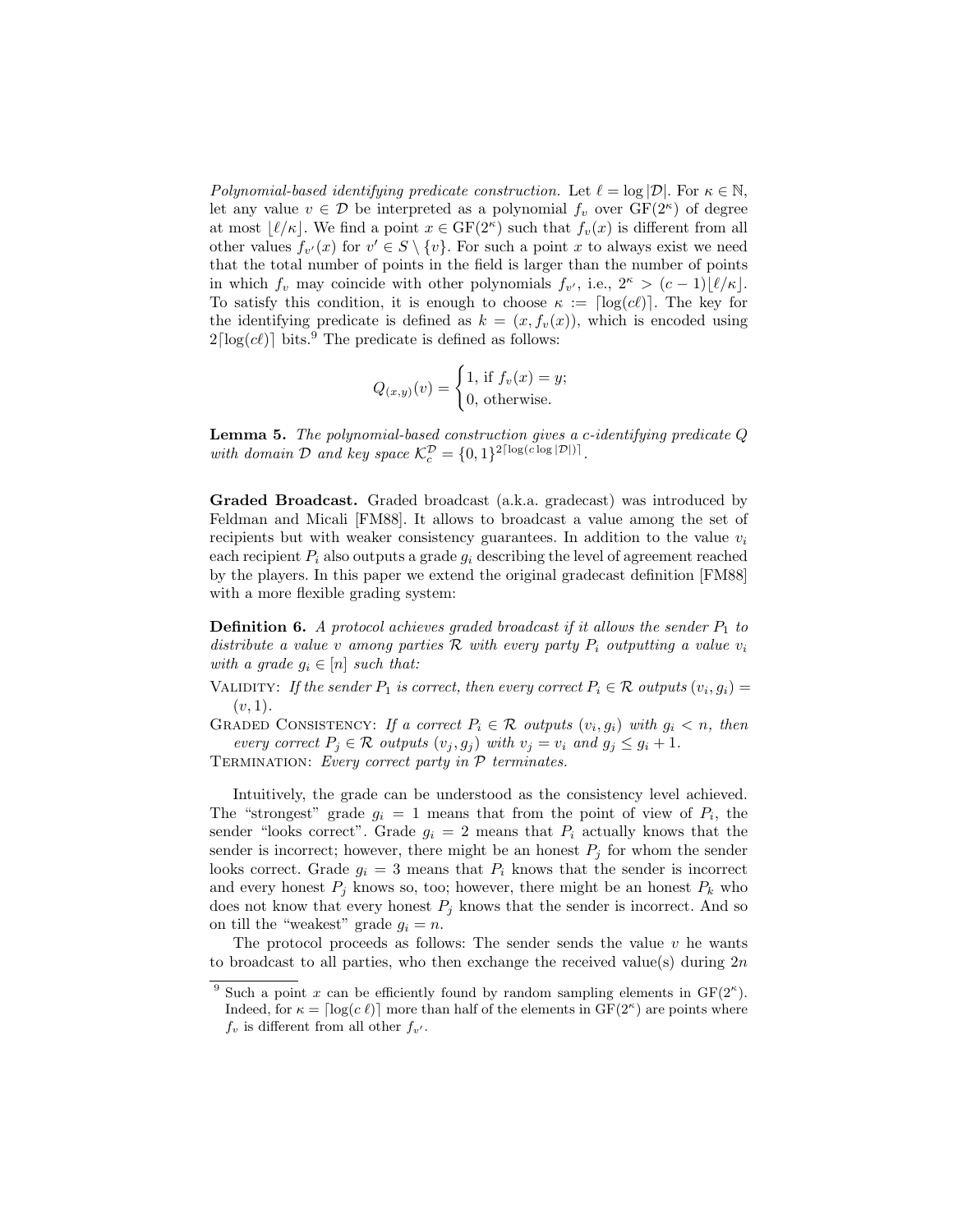rounds. That is, in every round each party sends the set of values received so far to every other party. In this way each recipient  $P_i$  forms a growing sequence of sets  $M_i^1 \subseteq M_i^2 \subseteq \cdots \subseteq M_i^{2n}$  (the set  $M_i^r$  represents the set of all messages received by  $P_i$  up to the round r). Finally, the sender distributes a hint consisting of the key k for an identifying predicate  $Q_k$  that should identify v among the values that the recipients hold. Then each recipient  $P_i$  computes his grade  $g_i$ to be the smallest number in [n] such that both  $M_i^{g_i}$  and  $M_i^{2n-g_i}$  contain a uniquely identified message. There could be only one value  $v_i$  uniquely identified in both sets since  $M_i^{g_i} \subseteq M_i^{2n-g_i}$ . Then  $P_i$  outputs  $v_i$  with the grade  $g_i$ . Clearly, if the sender is correct, then each correct recipient outputs  $g_i = 1$ . Otherwise, since for every pair  $P_i, P_j$  of correct recipients it holds that  $M_i^{g_i} \subseteq M_j^{g_i+1}$  and  $M_j^{2n-(g_i+1)} \subseteq M_i^{2n-g_i}$  we have  $g_j \leq g_i+1$ .

Let us detail the step when sender distributes his hint  $k$ . While it can be done directly with the help of BBB (which would lead to a less efficient construction), we let the parties to invoke gradecast recursively for the distribution of  $k$ . Once each player  $P_i$  outputs a key  $k_i$  with a grade  $g'_i$  he uses  $k_i$  as a hint. Then the final grade is computed by  $P_i$  as the maximum of two grades  $g_i$  and  $g'_i$ , i.e., it is computed as the "weakest" grade among the two.

**Protocol GradedBC** $(P_1, \mathcal{D}, v)$ 

- 1. If  $|\mathcal{D}| \leq |\mathcal{K}_{n^{2n}}^{\mathcal{D}}|$  then  $P_1$  broadcasts v using BBB, and every  $P_i \in \mathcal{R}$  outputs  $(v, 1)$ .
- 2. Otherwise:
	- 2.1 Sender  $P_1$ : Set  $M_1^0 := \{v\}$ .  $\forall P_i \in \mathcal{R}$ : Set  $M_i^0 := \emptyset$ .

2.2 For  $r = 0, \ldots, 2n - 1$ :  $\forall P_i \in \mathcal{P}$ : Send  $M_i^r$  (of size at most  $n^r$ ) to all  $P_j \in \mathcal{P}$ ,  $P_j$  denotes the union of the received sets with  $M_j^{r+1}$ , i.e.,  $M_j^{r+1} = \bigcup_i M_i^r$ .

- 2.3 Sender  $P_1$ : Choose a key k for the  $n^{2n}$ -identifying predicate Q with domain  $\mathcal{D}$ , the set of values  $M_1^{2n}$  and the value v.
- 2.4 Players  $P$  invoke GradedBC( $P_1, \mathcal{K}_{n^{2n}}^{\mathcal{D}}, k$ ) recursively. Let  $(k_i, g'_i)$  denote the output of  $P_i \in \mathcal{R}$ .
- 2.5  $\forall P_i \in \mathcal{R}$ : Let g be the smallest number in [n] such that there exists u which is uniquely identified by  $Q_{k_i}$  in  $M_i^{\tilde{g}}$  and in  $M_i^{2n-g}$ . Output  $(v_i, g_i) = (u, \max(g, g'_i))$ . If such g does not exist output  $(v_i, g_i)$  =  $(\perp, n);$

Lemma 6. The protocol GradedBC achieves graded broadcast while requiring only the sender to use BBB to broadcast one value of at most  $[7n \log n]$  bits.

*Proof.* We prove by induction that graded broadcast is achieved. For  $|\mathcal{D}|$  <  $|\mathcal{K}_{n^{2n}}^{\mathcal{D}}|$ , graded broadcast is achieved by assumption of BBB. For  $|\mathcal{D}| > |\mathcal{K}_{n^{2n}}^{\mathcal{D}}|$ :

VALIDITY: If the sender is correct then he selects a key k for the  $n^{2n}$ -identifying predicate  $Q_k$  such that only his value v is identified by  $Q_k$  in  $M_1^{2n}$ . All correct players get  $(k, 1)$  as output from the recursive call to GradedBC (due to the Validity property of the recursive GradedBC). Since for every correct player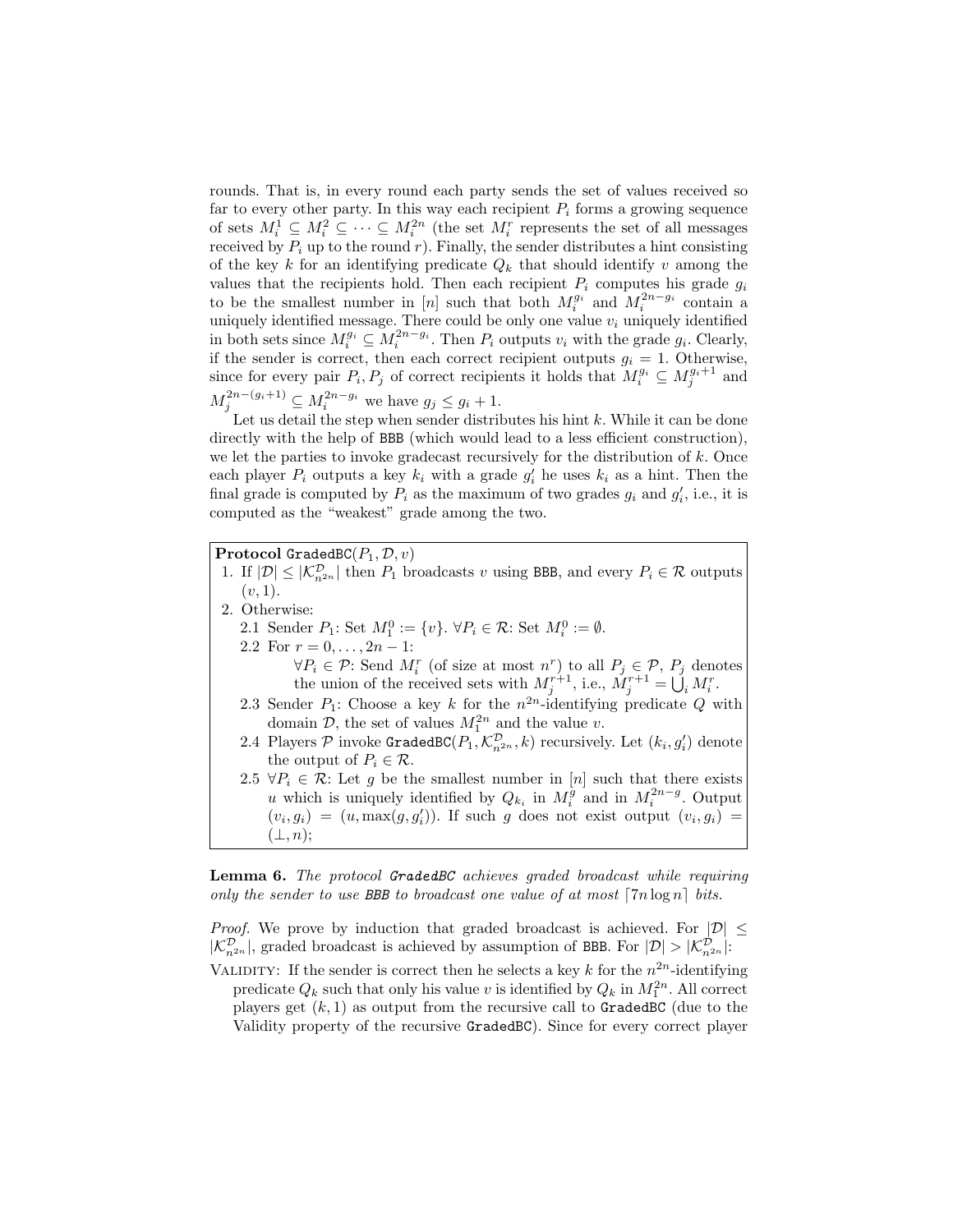$P_i$  it holds that  $M_i^1 \subseteq M_i^{2n-1} \subseteq M_i^{2n}$  and  $v \in M_i^1$  this implies that v is uniquely identified in  $M_i^1$  and in  $M_i^{\bar{2}n-1}$ . Hence  $P_i$  computes  $v_i = v$  and  $g_i = 1$ .

GRADED CONSISTENCY: Let  $P_i$  denote a correct recipient outputting the smallest grade  $g_i$ . If  $g_i = n$  then Graded Consistency holds trivially. Now assume that  $g_i < n$ , and hence  $g'_i < n$ . Consider any other correct recipient  $P_j$ . Due to the Graded Consistency property of the recursive GradedBC, the fact that  $g_i' < n$  implies that  $P_i$  and  $P_j$  have the same keys  $k_i$  and  $k_j$  which we denote with k. Observe that  $M_i^{g_i} \subseteq M_j^{g_i+1} \subseteq M_j^{2n-(g_i+1)} \subseteq M_i^{2n-g_i}$ . The value  $v_i$ is uniquely identified by  $Q_k$  in both  $M_i^{g_i}$  and  $M_i^{2n-g_i}$ , hence  $v_i$  is uniquely identified in both  $M_j^{g_i+1}$  and  $M_j^{2n-(g_i+1)}$ . Hence the grade  $g_j \in \{g_i, g_i+1\}$ . If  $g_j = g_i + 1$  then  $v_j = v_i$ . If  $g_j = g_i$  then, since  $M_j^{g_i} \subseteq M_j^{g_i+1}$  and  $v_i$  is uniquely identified in  $M_j^{g_i+1}$ , the only value that can be uniquely identified by  $\hat{Q}_k$  in  $M_j^{g_i}$  is  $v_i$ . This implies that  $v_j = v_i$ .

TERMINATION: Follows by inspection.

It remains to prove the stated usage complexity of BBB. Note that BBB is only used at the deepest recursion level. We denote the logarithm of broadcast domain size at the  $r^{th}$  recursive level to be  $\ell_r$ . We have that  $\ell_0 = \log |\mathcal{D}|$  and  $\ell_{i+1}$  is defined recursively to be  $2\lceil \log(n^{2n}\ell_i)\rceil$ . It can be verified that  $\ell_{i+1} < \ell_i$  for any  $\ell_i > 7n \log n$ . Hence, the sender  $P_1$  broadcasts with BBB at most  $7n \log n$  bits.  $\Box$ 

Main Protocol. The broadcast-amplification protocol first invokes graded broadcast. Then, each party broadcasts his grade (using BBB), and decides depending on the grades broadcast whether to use the output of graded broadcast or to use some default value (say  $\perp$ ) as output.

The core idea of the protocol lies in the analysis of the grades broadcast. Denote the set of all grades by  $G = \{g_i\}_i$ . As  $|\mathcal{R}| = n - 1$ , there exists a grade  $g \in [n]$  with  $g \notin G$ . Consider the smallest grade  $g_i$  of an honest party  $P_i$ . If  $g_i > g$ , then clearly the grade  $g_j$  of each honest party  $P_j$  is  $g_j > g$ . On the other hand, if  $g_i < g$ , then by the definition of graded broadcast, the grade  $g_j$  of any honest party  $P_j$  is  $g_j \leq g_i + 1$ , hence  $g_j < g$ . In other words, either the grades of all honest parties are below  $g$ , or the grades of all honest parties are above  $g$ . In the former case, every honest party  $P_i$  has  $q_i < n$  and hence all values  $v_i$  are equal (and are a valid output of broadcast). In the latter case, no honest party  $P_i$  has grade  $g_i = 1$ , hence the recipients can output some default value  $\perp$ .

 $\mathbf{Protocol}$  <code>AmplifyBC</code> $_n(P_1, \mathcal{D}, v)$ 

- 1. Players  $P$  invoke GradedBC( $P_1, D, v$ ), let  $(g_i, v_i)$  denote the output of  $P_i$ .
- 2.  $\forall P_i \in \mathcal{R}$ : Broadcast  $g_i$  using BBB. Let G denote the set of all  $g_i$  broadcast. 3.  $\forall P_i \in \mathcal{R}$ : Let  $g = \min([n] \setminus G)$ . If  $g_i < g$ , then decide on  $v_i$ , otherwise
- decide on ⊥.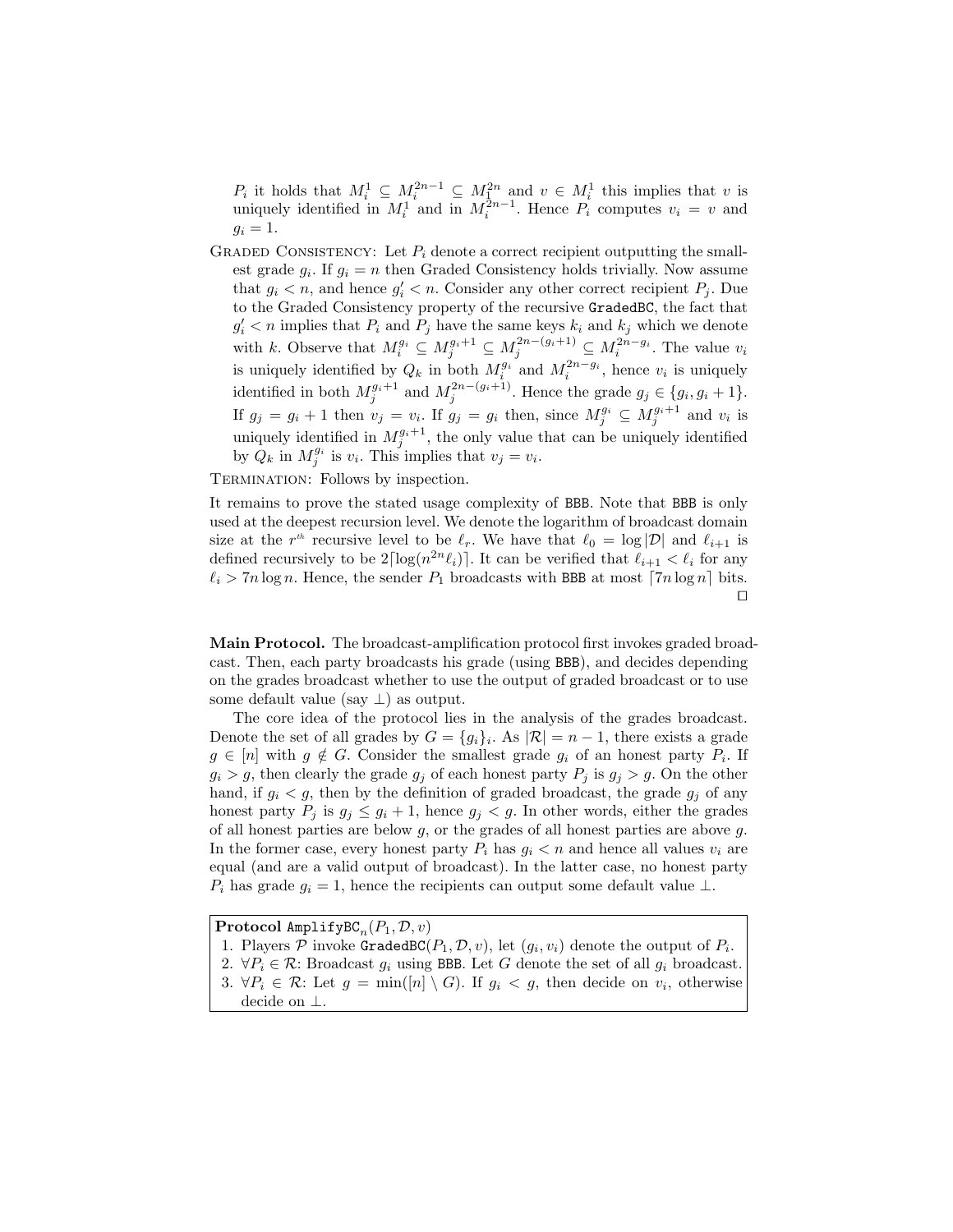**Lemma 7.** The protocol  $\textsf{AmplifyBC}_n$  achieves broadcast and requires the sender to broadcast with BBB one value of at most  $\lceil 7n \log n \rceil$  bits and each of the recipients to broadcast one value from domain  $[n]$ . In total at most  $8n \log n$  bits need to be broadcast via BBB.

Proof. We show that each of the broadcast properties are satisfied:

- VALIDITY: If the sender is correct then all correct parties get  $(v, 1)$  as an output from GradedBC and decide on v.
- CONSISTENCY: Let  $g = min([n] \setminus G)$ , and let  $P_i$  denote a correct recipient outputting the smallest grade  $g_i$ . If  $g_i < g$ , then clearly  $g_i < n$ , and all honest parties  $P_j$  hold the same value  $v_j = v_i$  and grade  $g_j \leq g_i + 1$ . As  $g_j \neq g$ , it follows  $g_j < g$ . Hence, every honest party  $P_j$  outputs  $v_j = v_i$ . On the other hand, if  $g_i > g$ , then every honest party  $P_j$  holds  $g_j > g$  and outputs  $\perp$ .

Termination: Follows by inspection.

It remains to prove the stated usage complexity of BBB. The protocol  $\texttt{AmplifyBC}_n$ requires the sender to broadcast one value of at most  $\lceil 7n \log n \rceil$  bits during the GradedBC invocation (cf. Lemma 6). Furthermore, each recipient broadcasts the grade (of domain [n]) using BBB. This sums up to  $8n \log n$  bits overall.  $\Box$ 

**Efficient Protocol.** The main disadvantage of the protocol  $\texttt{AmplifyBC}_n$  is that the underlying gradecast protocol GradedBC requires exponential message communication. Here we briefly sketch how one can achieve polynomial communication complexity in GradedBC at the cost of higher BBB usage. The main idea of the optimized protocol  $GradBCE^+$  is to allow recipients to use BBB such that they can filter out messages from the sets  $M_i^r$ . Roughly speaking, if a recipient holds a set of messages  $M_i^r$  then he broadcasts a "challenge" forcing the sender in his response to invalidate at least all but one values in  $M_i^r$ . After each of the recipients has his set  $M_i^r$  filtered, recipients continue exchanging sets consisting of at most one element. The detailed description of this protocol and its analysis is given in Appendix A.

**Lemma 8.** The protocol  $\text{Amp}$  lify  $BC_n$  with the underlying gradecast implementation by GradedBC<sup>+</sup> allows to broadcast an  $\ell$ -bit message while broadcasting  $\mathcal{O}(n^2 \log \ell)$  bits with BBB and communicating  $\mathcal{O}(n^3 \ell)$  bits over point-to-point channels.

### 4.2 Lower Bounds in the Multi-Sender Model

Based on the approach presented in Section 3.2 we investigate the lower bounds on the broadcast-amplification protocols in the multi-sender model. As it was shown for the single-sender model there is no broadcast-amplification possible when only the sender uses BBB for  $n \geq 4$ . We extend this result by showing that the sender and at least all but 2 recipients are required to broadcast some information via BBB to achieve non-trivial broadcast-amplification.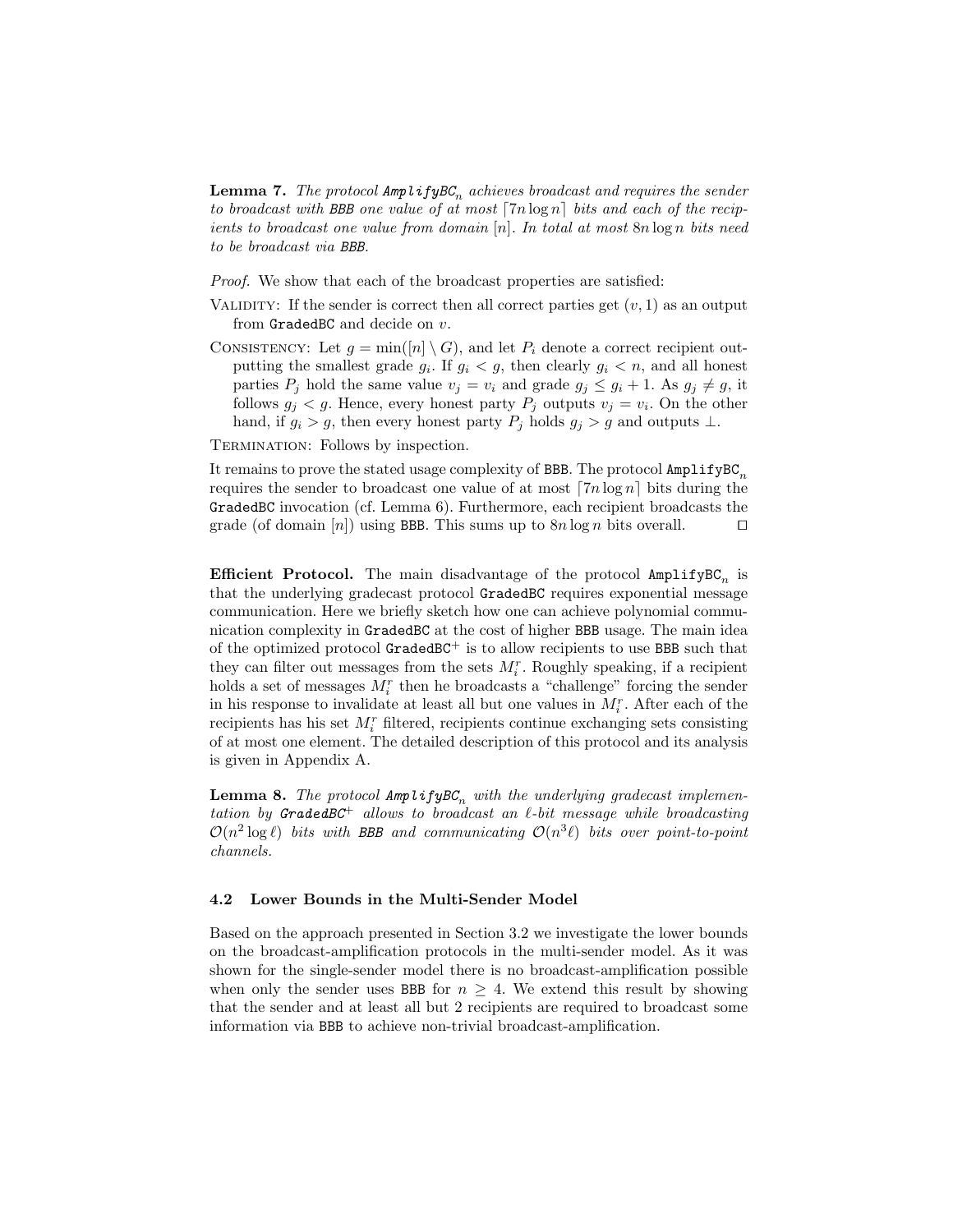

Fig. 4. The configuration for  $n = 3$  to show that the sender must use BBB to broadcast at least one bit.

Lemma 9. Every perfectly-secure broadcast-amplification protocol for domain  $\mathcal D$  requires the sender  $P_1$  to broadcast at least 1 bit via BBB.

*Proof.* We first prove the theorem for  $n = 3$ , then reduce the case of arbitrary  $n > 3$  to  $n = 3$ .

(Case n = 3) Assume towards a contradiction that there is a protocol  $(\pi_1,$  $\pi_2, \pi_3$ ) allowing the parties  $P_1, P_2, P_3$  to do broadcast amplification, where the sender does not broadcast with BBB. We consider the following configuration: Let  $\pi_1^u$  and  $\pi_1^v$  denote two instances of the program  $\pi_1$ , where  $\pi_1^u$  is given input u and  $\pi_1^v$  is given input v for  $u, v \in \mathcal{D}$  and  $u \neq v$ . We connect programs  $\pi_1^u$ ,  $\pi_2$ ,  $\pi_3$  and  $\pi_1^v$  with bilateral channels as shown in Figure 4. Now we execute the programs. Whenever  $\pi_2$  or  $\pi_3$  use BBB to broadcast some x, the value x is given to all programs.

The configuration can be interpreted in three different ways, which lead to contradicting requirements on the outputs of the programs. (i)  $P_1$  holds input u and executes  $\pi_1^u$ ,  $P_2$  executes  $\pi_2$ , and  $P_3$  is corrupted and executes  $\pi_3$  and  $\pi_1^v$ . Due to the validity property,  $\pi_2$  must output u. (ii)  $P_1$  holds input v and executes  $\pi_1^v$ ,  $P_3$  executes  $\pi_3$ , and  $P_2$  is corrupted and executes  $\pi_2$  and  $\pi_1^u$ . Due to the validity property,  $\pi_3$  must output v. (iii)  $P_2$  executes  $\pi_2$ ,  $P_3$  executes  $\pi_3$ , and  $P_1$ is corrupted and executes  $\pi_1^u$  and  $\pi_1^v$ . Due to the consistency property,  $\pi_2$  and  $\pi_3$ must output the same value. These three requirements cannot be satisfied simultaneously, hence whatever output the programs make, the protocol  $(\pi_1, \pi_2, \pi_3)$ is not a perfectly-secure broadcast-amplification protocol.

(Case n > 3) Assume towards a contradiction that there is a protocol  $(\pi_1, \pi_2,$  $\pi_3, \ldots, \pi_n$ ) allowing to do broadcast amplification where the sender does not broadcast with BBB. One particular strategy of the adversary is to corrupt parties  $P_4, \ldots, P_n$  and make them not execute their corresponding programs  $\pi_4, \ldots, \pi_n$ . Still, the remaining protocol  $(\pi_1, \pi_2, \pi_3)$  must achieve broadcast, which contradicts the first case.  $\Box$ 

Lemma 10. Every perfectly-secure non-trivial broadcast-amplification protocol requires that at least all but 2 of the recipients broadcast at least 1 bit with BBB.

*Proof.* Assume towards a contradiction that there is a protocol  $(\pi_1, \pi_2, \pi_3, \ldots, \pi_n)$ allowing to do non-trivial broadcast amplification with three recipients' programs not broadcasting with BBB. Without loss of generality, assume that these programs are  $\pi_2, \pi_3, \pi_4$ <sup>10</sup> One particular strategy of the adversary is to corrupt

<sup>&</sup>lt;sup>10</sup> Such not broadcasting programs are fixed because we considered protocols with static BBB usage pattern.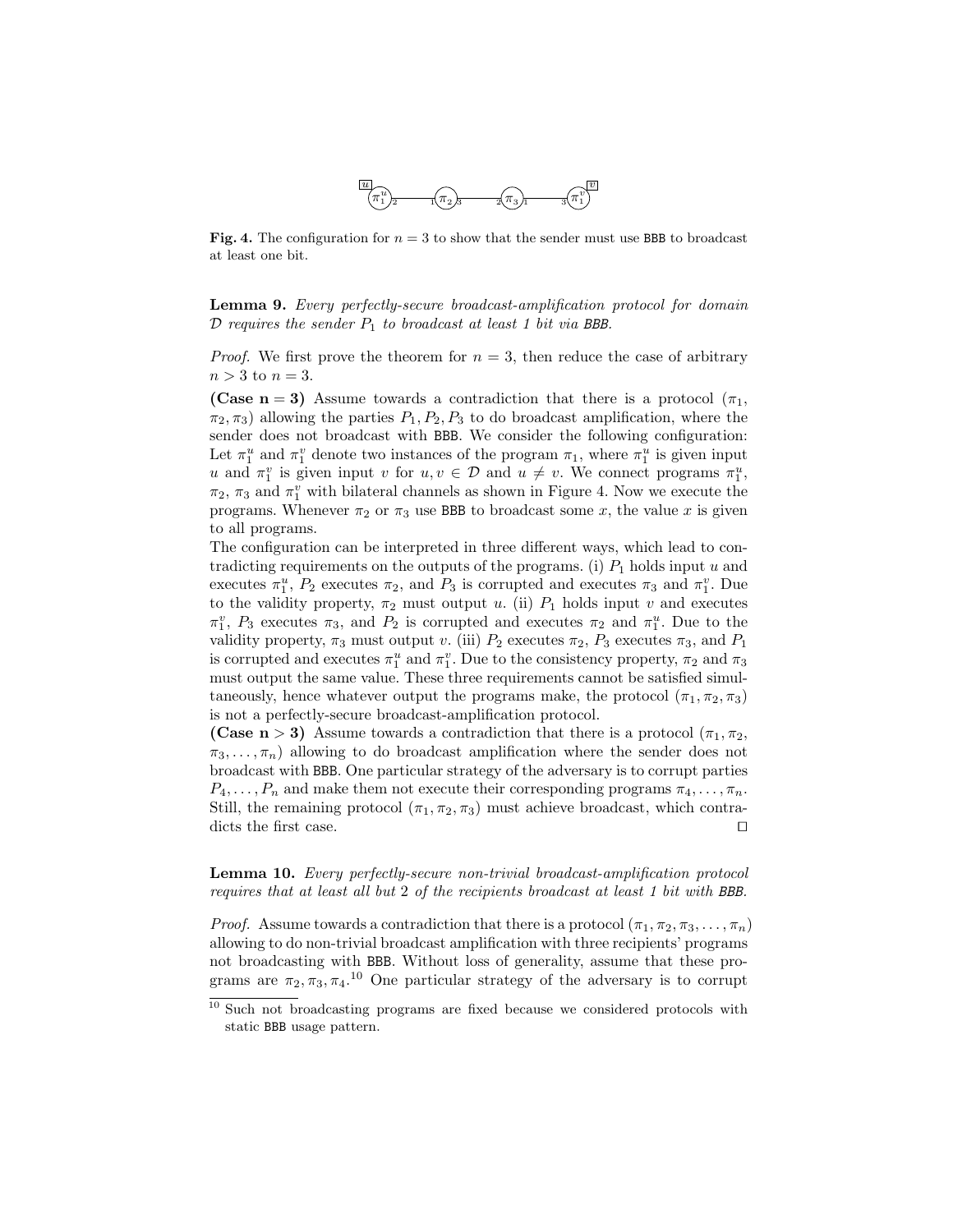parties  $P_5, \ldots, P_n$  and make them not execute their corresponding programs  $\pi_5, \ldots, \pi_n$ . The programs  $\pi_1, \pi_2, \pi_3, \pi_4$  of the remaining honest players can then put the values sent and broadcast by the corrupted parties to some default value (say  $\perp$ ). The remaining protocol  $(\pi_1, \pi_2, \pi_3, \pi_4)$  achieves non-trivial broadcast amplification, which contradicts Lemma 3.  $\Box$ 

# 4.3 Summary

The following theorem summarizes results obtained in this section (The proof of this theorem follows from Lemmas 7, 9 and 10.)

**Theorem 2.** For all n, d we have  $8n \log n \ge \log \phi_n^*(d) \ge \min(\log d, n-2)$ .<sup>11</sup>

Additionally, we give an efficient protocol that allows to broadcast an  $\ell$ -bit value while broadcasting  $\mathcal{O}(n^2 \log \ell)$  bits with BBB and communicating  $\mathcal{O}(n^3 \ell)$ bits over point-to-point channels.

# 5 Conclusions

Broadcast amplification is the task of achieving d-broadcast given point-to-point channels and access to a  $d'$ -broadcast primitive, for  $d' < d$ . The existence of such a broadcast-amplification protocol means in a certain sense that d-broadcast and  $d'$ -broadcast are equivalent (respectively that  $d'$ -broadcast is "as good as" d-broadcast).

It is well known that perfectly-secure broadcast cannot be constructed from point-to-point channels when the number of cheaters is not limited. In this paper, we have shown that:

- For three parties, 3-broadcast and d-broadcast are equivalent for any  $d \geq 3$ . However, 2-broadcast and 3-broadcast are not equivalent.
- For an arbitrary number of parties,  $(8n \log n)$ -bit broadcast and  $\ell$ -bit broadcast are equivalent for any  $\ell \geq 8n \log n$ . However, for  $n \geq 4$  parties,  $(n-3)$ -bit broadcast and  $\ell$ -bit broadcast are not equivalent for large enough  $\ell$ .

In summary, for three parties, we have given a complete picture of equivalence of broadcast primitives for different domains, under the assumption that pointto-point channels are freely available. For  $n \geq 4$  parties, we have proved a lower bound and an upper bound on the broadcast primitive necessary for broadcasting arbitrary messages, namely  $\Omega(n)$  and  $\mathcal{O}(n \log n)$  bits, respectively.

 $11$  The last inequality combines the facts that any non-trivial broadcast amplification protocol broadcasts at least  $n-2$  bits, whereas the trivial protocol always uses log d bits.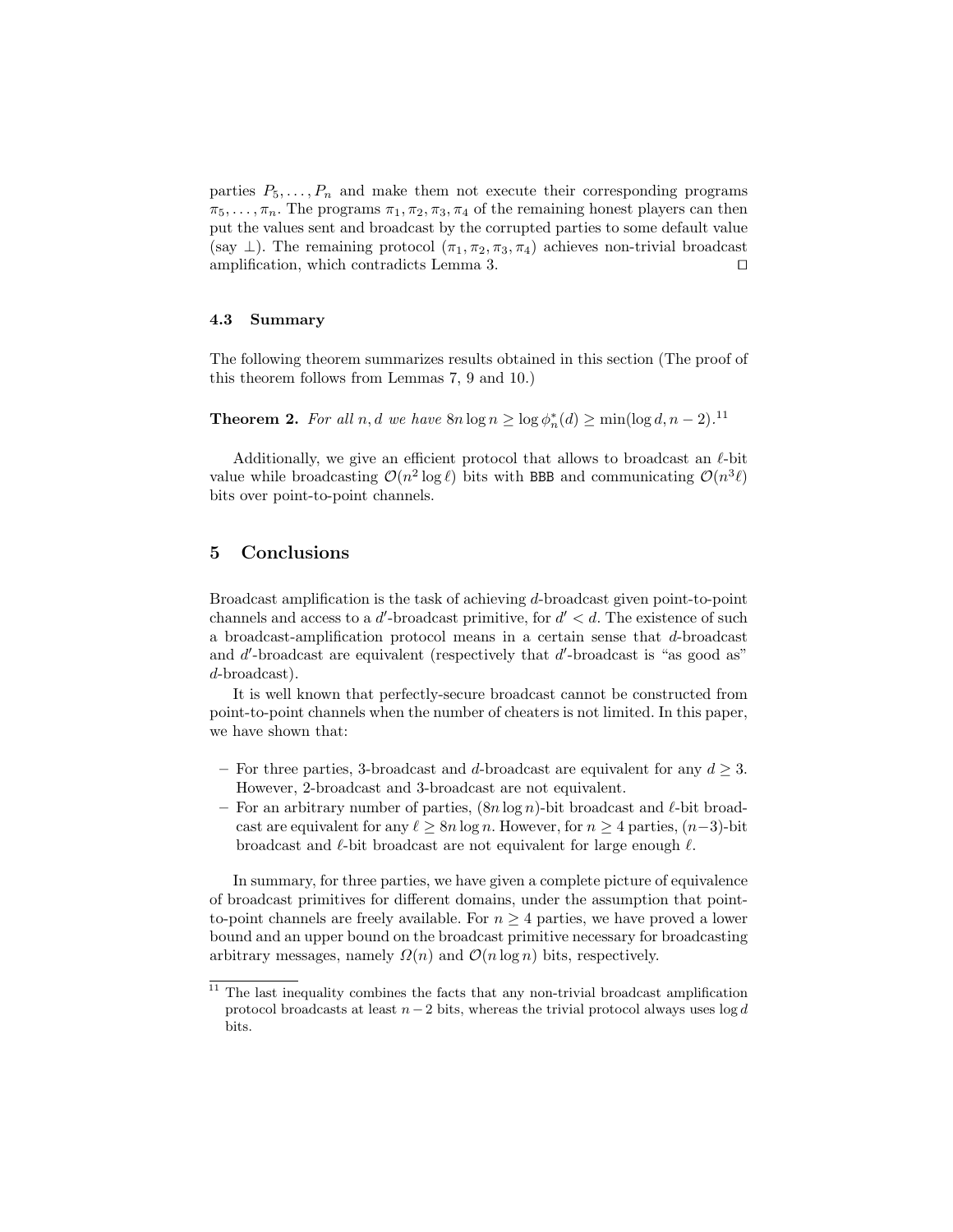# References

- [Bea96] D. Beaver. Correlated pseudorandomness and the complexity of private computations. In Proceedings of the twenty-eighth annual ACM symposium on Theory of computing (STOC '96), pages 479–488. ACM, 1996.
- [BGP92] P. Berman, J. A. Garay, and K. J. Perry. Bit optimal distributed consensus. In Computer Science Research, pages 313–322. Plenum Publishing Corporation, New York, NY, USA, 1992.
- [CFF<sup>+</sup>05] J. Considine, M. Fitzi, M. Franklin, L. A. Levin, U. Maurer, and D. Metcalf. Byzantine agreement given partial broadcast. Journal of Cryptology, 18(3):191–217, July 2005.
- [CW92] B. A. Coan and J. L. Welch. Modular construction of a byzantine agreement protocol with optimal message bit complexity. Information and Computation, 97:61–85, March 1992.
- [DS83] D. Dolev and H. R. Strong. Authenticated algorithms for Byzantine agreement. SIAM Journal on Computing, 12(4):656–666, 1983.
- [FH06] M. Fitzi and M. Hirt. Optimally efficient multi-valued Byzantine agreement. In Proceedings of the 26th annual ACM symposium on Principles of distributed computing, PODC '06, pages 163–168, New York, NY, USA, 2006. ACM.
- [FM88] P. Feldman and S. Micali. Optimal algorithms for byzantine agreement. In Proceedings of the twentieth annual ACM symposium on Theory of computing, STOC '88, pages 148–161, New York, NY, USA, 1988. ACM.
- [FM00] M. Fitzi and U. Maurer. From partial consistency to global broadcast. In F. Yao, editor, Proc. 32nd ACM Symposium on Theory of Computing — STOC 2000, pages 494–503. ACM, May 2000.
- [HMQU06] D. Hofheinz, J. Müller-Quade, and D. Unruh. On the (Im-)Possibility of extending coin toss. In Advances in Cryptology - EUROCRYPT 2006, volume 4004 of Lecture Notes in Computer Science, pages 504–521. Springer, 2006.
- [HR13] M. Hirt and P. Raykov. On the complexity of broadcast setup. In F. V. Fomin, R. Freivalds, M. Z. Kwiatkowska, and D. Peleg, editors, ICALP (1), volume 7965 of Lecture Notes in Computer Science, pages 552–563. Springer, 2013.
- [IKNP03] Y. Ishai, J. Kilian, K. Nissim, and E. Petrank. Extending oblivious transfers efficiently. In D. Boneh, editor, CRYPTO, volume 2729 of Lecture Notes in Computer Science, pages 145–161. Springer, 2003.
- [Lam83] L. Lamport. The weak byzantine generals problem. J. ACM, 30(3):668-676, 1983.
- [LV11] G. Liang and N. Vaidya. Error-free multi-valued consensus with Byzantine failures. In Proceedings of the 30th annual ACM symposium on Principles of distributed computing, PODC '11, pages 11–20, New York, NY, USA, 2011. ACM.
- [Mau04] U. M. Maurer. Towards a theory of consistency primitives. In R. Guerraoui, editor, DISC, volume 3274 of Lecture Notes in Computer Science, pages 379–389. Springer, 2004.
- [Pat11] A. Patra. Error-free multi-valued broadcast and Byzantine agreement with optimal communication complexity. In Proceedings of the 15th international conference on Principles of Distributed Systems, OPODIS '11, pages 34–49. Springer, 2011.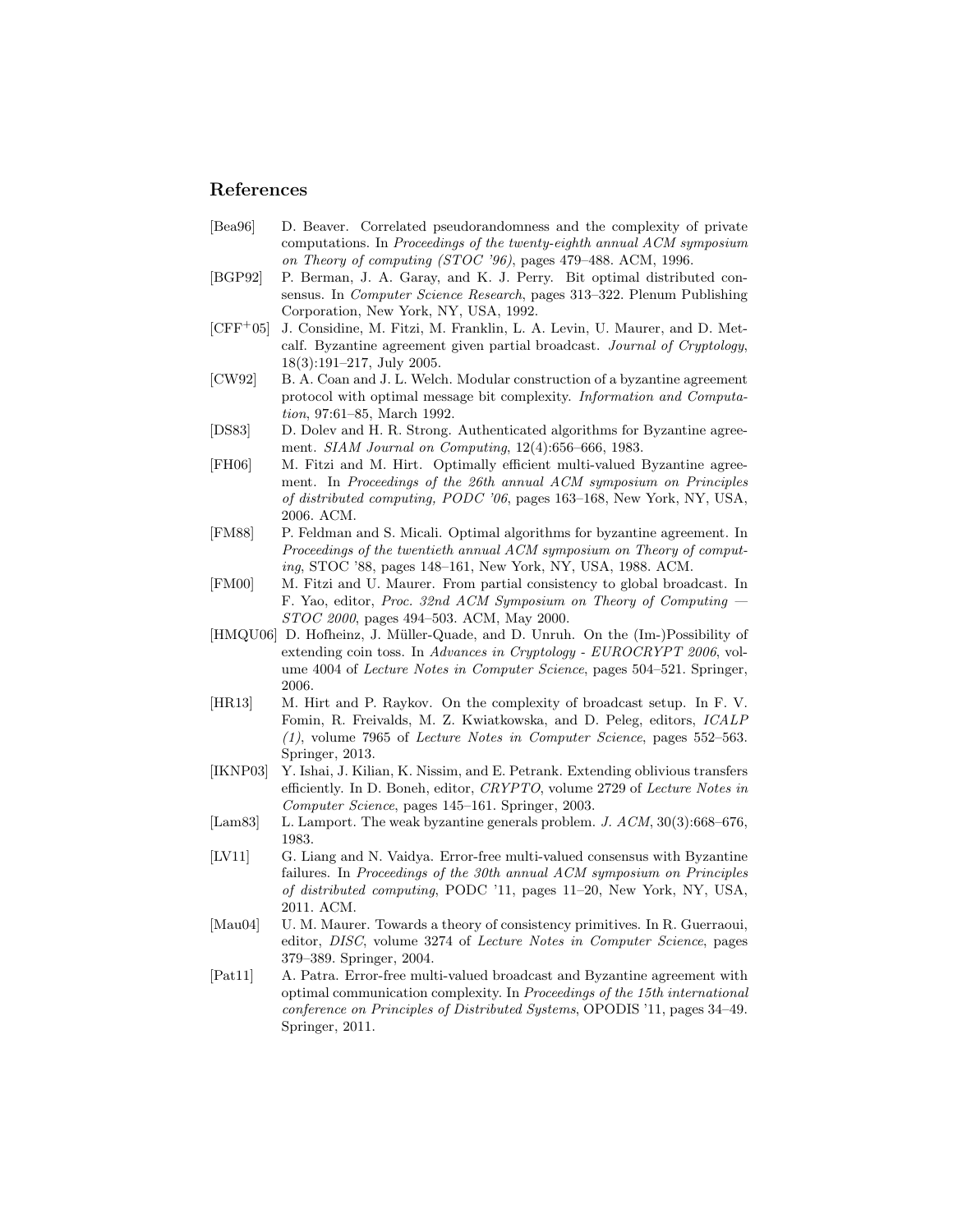- [PSL80] M. C. Pease, R. E. Shostak, and L. Lamport. Reaching agreement in the presence of faults. Journal of the ACM, 27(2):228–234, 1980.
- [PW96] B. Pfitzmann and M. Waidner. Information-theoretic pseudosignatures and Byzantine agreement for  $t > n/3$ . Technical report, IBM Research, 1996.
- [TC84] R. Turpin and B. A. Coan. Extending binary Byzantine agreement to multivalued Byzantine agreement. Information Processing Letters, 18(2):73–76, 1984.

# A A Broadcast-Amplification Protocol with Polynomial Number of Messages

In this section we present an optimized implementation  $G$ raded $BC^+$  of the graded broadcast protocol GradedBC. We first introduce the notion of resolution functions (which is closely related to identifying predicates) and give an efficient construction of them. Then we describe the optimized protocol  $GradBCT$  that communicates polynomially many messages over point-to-point channels. After substituting GradedBC with GradedBC<sup>+</sup> in AmplifyBC<sub>n</sub> we get a broadcastamplification protocol with the following properties.

**Lemma 8.** The protocol  $\text{Amp}$  lify  $BC_n$  with the underlying gradecast implementation by GradedBC<sup>+</sup> allows to broadcast an  $\ell$ -bit message while broadcasting  $\mathcal{O}(n^2 \log \ell)$  bits with BBB and communicating  $\mathcal{O}(n^3 \ell)$  bits over point-to-point channels.

### A.1 Resolution Functions

An identifying predicate allows to identify a specific element  $v$  from some set  $S$  of potentially a large domain  $D$ . Resolution functions extend this notion by providing a collision-free way of choosing one of the values in S while explicitly not choosing the others.

**Definition 7.** A c-resolution function for domain  $D$  and range  $Y$  is a family of functions  $F_{k\in\mathcal{K}}: \mathcal{D} \to \mathcal{Y}$  such that for any  $S \subseteq \mathcal{D}$  with  $|S| \leq c$  there exists a  $key \; k \in \mathcal{K}$  with  $F_k(v) \neq F_k(v')$  for any  $v \neq v'$  from S. Such a key k is said to resolve the set S.

We say that v is *identified* by a pair  $(k, y)$  in S if  $F_k(v) = y$  (trivially, only one value can be identified if k resolves the set  $S$ ). The goal of constructing such a function F is to have  $|\mathcal{K}|$  and  $|\mathcal{Y}|$  as small as possible given c and  $|\mathcal{D}|$ . We give a construction of a c-resolution function with domain D below.

Polynomial-based resolution function construction. This construction is very similar to the polynomial-based construction for identifying predicates presented before. Let  $\ell = \log |\mathcal{D}|$ . Consider any set  $S \subseteq \mathcal{D}$  with  $|S| \leq c$ . For  $\kappa \in \mathbb{N}$ , let any value  $v \in \mathcal{D}$  be interpreted as a polynomial  $f_v$  over  $GF(2^{\kappa})$  of degree at most  $\lfloor \ell / \kappa \rfloor$ . We find a point  $x \in \text{GF}(2^{\kappa})$  such that  $f_v(x) \neq f_{v'}(x)$  for any two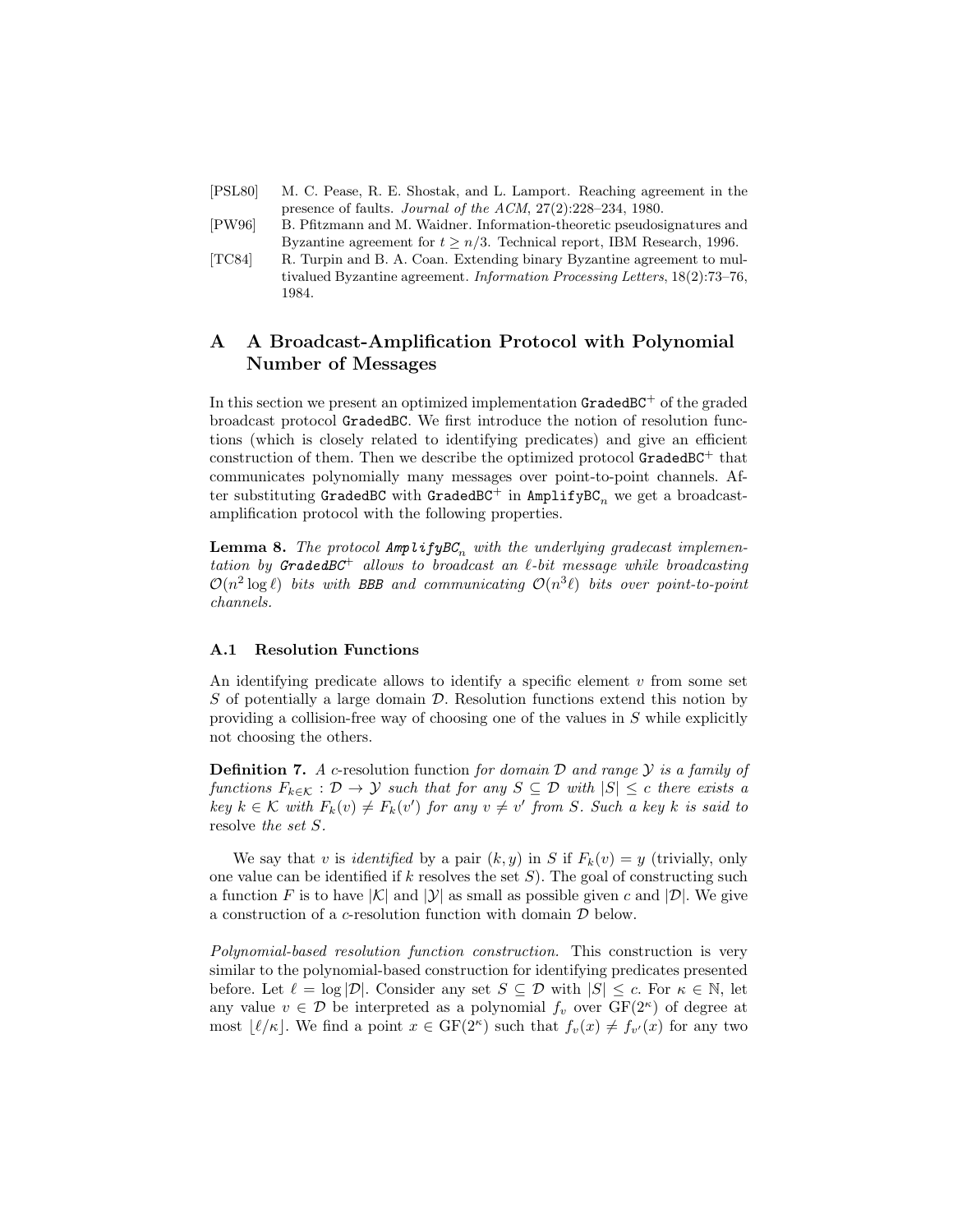$v \neq v' \in S$ . For such a point x to always exist we need that the total number of points in the field is larger than the number of points in which any  $f_v$  may coincide with other polynomials  $f_{v'}$ , i.e.,  $2^{\kappa} > \frac{c(c-1)}{2}$  $\frac{(-1)}{2}$  [ $\ell/\kappa$ ]. To satisfy this condition, it is enough to choose  $\kappa := \lceil \log(c^2 \ell) \rceil$ . The resolution function is defined as  $F_x(v) = f_v(x)$  with the key space and range space being  $GF(2^{\kappa})$ . So, the key and the value of the resolution function can be encoded using  $\lceil \log(c^2 \ell) \rceil$  bits.

Lemma 11. The polynomial-based construction gives a c-resolution function F for domain D with key and range spaces  $\mathcal{K}_c^{\mathcal{D}} = \mathcal{Y}_c^{\mathcal{D}} = \{0,1\}^{\lceil \log(c^2 \log|\mathcal{D}|) \rceil}$ .

#### A.2 The Optimized Graded Broadcast Protocol

The protocol proceeds as follows: The sender sends the value  $v$  he wants to broadcast among all recipients R, who then exchange the received value(s) during  $n-1$ rounds. In each round r each party  $P_i$  sends the value it currently holds (denoted with  $v_i^r$ ) to every other party and forms the set of at most n received values. Then each party broadcasts a key  $k_i$  for an *n*-resolution function which resolves the set of the values received. In the end of the round the sender broadcasts the values  $y_1, \ldots, y_n$  of the resolution function for the keys  $k_1, \ldots, k_n$  so that each of the recipients keeps at most one value identified by all  $(k_i, y_i)$ . Finally, each recipient  $P_i$  decides on the grade  $g_i$  to be the first "stable" round starting from which the value he holds remain unchanged, i.e.,  $v_i^{g_i} = v_i^{g_i+1} = \cdots = v_i^n$ .

**Protocol GradedBC**<sup>+</sup> $(P_1, \mathcal{D}, v)$ :

1. Sender  $P_1$ : Send v to every  $P_i \in \mathcal{R}$ .

 $\forall P_i \in \mathcal{R}$ : Denote the message received from the sender by  $v_i^1$ .

- r. In each step  $r = 2, \ldots, n$ , execute the following sub-steps:
	- r.1  $\forall P_i \in \mathcal{R}$ : Send the value  $v_i^{r-1}$  to all  $P_j \in \mathcal{R}$ ,  $P_j$  denotes the set of the received values with  $M_j^r$ .
	- r.2  $\forall P_i \in \mathcal{R}$ : Choose a key  $k_i^r$  for an n-resolution function F with domain  $\mathcal{D}$ , that resolves the set of values  $S_i^r$ . Broadcast the key  $k_i^r$  using the BBB.
	- r.3 Sender  $P_1$ : Broadcast a list of values  $(F_{k_2^r}(v),...,F_{k_n^r}(v))$  using the BBB. Denote the list broadcast with  $(y_2^r, \ldots, y_n^r)$ .
	- r.4  $\forall P_i \in \mathcal{R}$ : Select  $v_i^r$  to be some  $u \in M_i^r$  such that u is identified by  $(k_j^r, y_j^r)$  for all j; set  $v_i^r$  to  $\perp$  if no such u exists.

 $n+1.\forall P_i \in \mathcal{R}$ : Compute  $g_i$  to be the smallest step r such that  $v_i^r = v_i^{r+1} = \cdots =$  $v_i^n$ . Output  $(v_i^n, g_i)$ .

**Lemma 12.** The protocol **GradedBC**<sup>+</sup> achieves graded broadcast while requiring  $\mathcal{O}(n^2 \log \ell)$  bits to be broadcast with BBB and communicating  $\mathcal{O}(n^3 \ell)$  bits over point-to-point channels.

Proof. We show that each of the graded broadcast properties is satisfied: